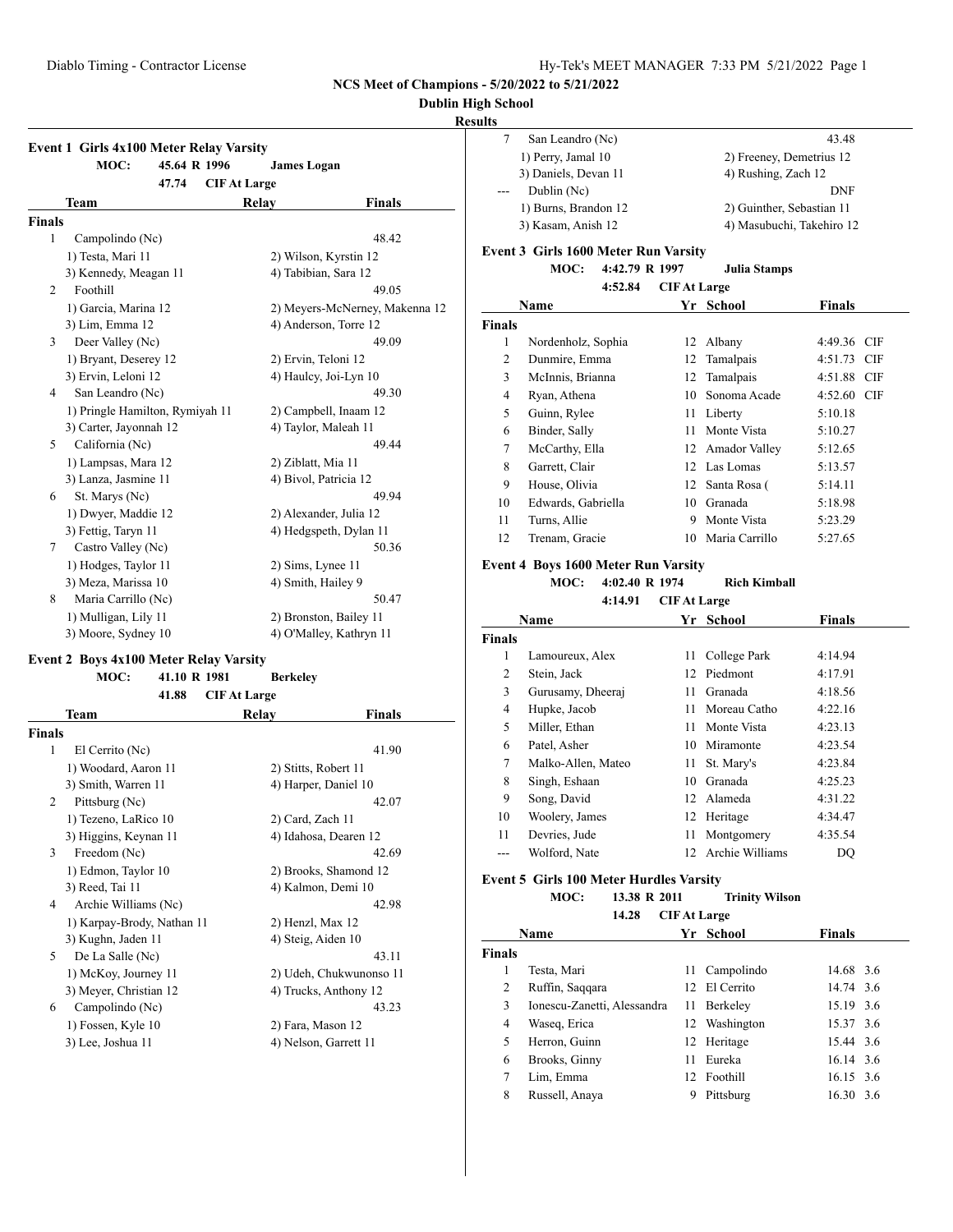| Hy-Tek's MEET MANAGER 7:33 PM 5/21/2022 Page 2 |  |  |
|------------------------------------------------|--|--|
|                                                |  |  |

### **Dublin High School**

### **Results**

| <b>Event 6 Boys 110 Meter Hurdles Varsity</b> |                    |              |                     |                    |               |  |  |  |
|-----------------------------------------------|--------------------|--------------|---------------------|--------------------|---------------|--|--|--|
|                                               | MOC:               | 13.4h R 1975 |                     | <b>Dedy Cooper</b> |               |  |  |  |
|                                               |                    | 14.25        | <b>CIF At Large</b> |                    |               |  |  |  |
|                                               | <b>Name</b>        |              | Yr                  | School             | <b>Finals</b> |  |  |  |
| <b>Finals</b>                                 |                    |              |                     |                    |               |  |  |  |
| 1                                             | Kasam, Anish       |              |                     | 12 Dublin          | 14.39 2.3     |  |  |  |
| 2                                             | Wright, Adam       |              |                     | 12 Monte Vista     | 14.56 2.3     |  |  |  |
| 3                                             | Trucks, Anthony    |              |                     | 12 De La Salle     | 14.58 2.3     |  |  |  |
| 4                                             | Nel, Jamie         |              |                     | 12 Tamalpais       | 14.84 2.3     |  |  |  |
| 5                                             | Manning, Alexander |              |                     | 12 Santa Rosa (    | 15.02 2.3     |  |  |  |
| 6                                             | Udeh, Chukwunonso  |              | 11.                 | De La Salle        | 15.29 2.3     |  |  |  |
| 7                                             | Lyko, Hector       |              |                     | 12 Tamalpais       | 15.54 2.3     |  |  |  |
| 8                                             | Shelton, Zion      |              | 10                  | El Cerrito         | 15.59 2.3     |  |  |  |

#### **Event 7 Girls 400 Meter Dash Varsity**

# **MOC: 52.69 R 5/26/2018 Tierra Robinson-Jones**

#### **55.67 CIF At Large**

| <b>Name</b> |                       |    | Yr School      | Finals |  |
|-------------|-----------------------|----|----------------|--------|--|
| Finals      |                       |    |                |        |  |
|             | Lahanas, Zoe          | 10 | Clayton Vall   | 57.79  |  |
| 2           | DeMange, Elianah      | 11 | Maria Carrillo | 58.66  |  |
| 3           | Tabibian, Sara        |    | 12 Campolindo  | 59.05  |  |
| 4           | Gilbert, Madelyn      |    | 12 Monte Vista | 60.09  |  |
| 5           | Swanson, Mary         |    | 12 Northgate   | 60.48  |  |
| 6           | Beiswanger, Elizabeth | 11 | Montgomery     | 60.53  |  |
| 7           | Ziblatt, Mia          | 11 | California     | 61.08  |  |
| 8           | Kennedy, Meagan       | 11 | Campolindo     | 61.17  |  |

#### **Event 8 Boys 400 Meter Dash Varsity**

| 46.89 R 1995<br>MOC: | <b>Corey Nelson</b> |
|----------------------|---------------------|
|----------------------|---------------------|

|             | 48.57             | <b>CIF At Large</b> |                |               |  |
|-------------|-------------------|---------------------|----------------|---------------|--|
| <b>Name</b> |                   | Yr.                 | School         | <b>Finals</b> |  |
| Finals      |                   |                     |                |               |  |
| 1           | Thomas, Bryce     | 11                  | Moreau Catho   | 48.41<br>CIF  |  |
| 2           | Fara, Mason       | 12                  | Campolindo     | 48.43 CIF     |  |
| 3           | Franco, Alexander | 11                  | Dublin         | 49.92         |  |
| 4           | Yara, Manogya     | 12.                 | Dublin         | 50.05         |  |
| 5           | Hagedorn, John    |                     | 12 Northgate   | 50.13         |  |
| 6           | Rushing, Zach     |                     | 12 San Leandro | 50.90         |  |
| 7           | Redmon, Malachi   |                     | 12 Hayward     | 51.31         |  |
| 8           | Maldonado, Jordan | 11                  | Heritage       | 51.57         |  |
|             |                   |                     |                |               |  |

### **Event 9 Girls 100 Meter Dash Varsity**

### **MOC: 11.42 R 1980 Sharon Ware**

|               | 11.90            | <b>CIF At Large</b> |                     |               |
|---------------|------------------|---------------------|---------------------|---------------|
|               | Name             |                     | Yr School           | <b>Finals</b> |
| <b>Finals</b> |                  |                     |                     |               |
|               | Testa, Mari      | 11                  | Campolindo          | 12.19 0.7     |
| 2             | Harris, Shanye   |                     | 10 Dougherty Valley | 12.27 0.7     |
| 3             | Champion, Leila  | 11                  | Dublin              | 12.30 0.7     |
| 4             | Bryant, Deserey  |                     | 12 Deer Valley      | 12.34 0.7     |
| 5             | Fettig, Taryn    | 11                  | St. Mary's          | 12.39 0.7     |
| 6             | Schroth, Kassidy | 12                  | Santa Rosa (        | 12.45 0.7     |
| 7             | Anderson, Torre  |                     | 12 Foothill         | 0.7<br>12.47  |
| 8             | Sims, Lynee      | 11                  | Castro Valle        | 12.63<br>0.7  |

| <b>Event 10 Boys 100 Meter Dash Varsity</b> |                   |              |                     |                     |                   |  |
|---------------------------------------------|-------------------|--------------|---------------------|---------------------|-------------------|--|
|                                             | MOC:              | 10.40 R 1980 |                     | <b>Ken Robinson</b> |                   |  |
|                                             |                   | 10.68        | <b>CIF At Large</b> |                     |                   |  |
|                                             | Name              |              |                     | Yr School           | <b>Finals</b>     |  |
| <b>Finals</b>                               |                   |              |                     |                     |                   |  |
| 1                                           | Davis, Cornell    |              |                     | 12 Pinole           | 10.47 CIF         |  |
| 2                                           | Card, Zach        |              |                     | 11 Pittsburg        | 10.53 CIF         |  |
| 3                                           | Kuhner, Paul      |              | 10.                 | Acalanes            | 10.56 CIF         |  |
| 4                                           | Burns, Brandon    |              |                     | 12 Dublin           | $10.70 \quad 3.0$ |  |
| 5                                           | Henzl, Max        |              |                     | 12 Archie Williams  | 10.74 3.0         |  |
| 6                                           | Stitts, Robert    |              | 11                  | El Cerrito          | 10.77, 3.0        |  |
| 7                                           | Idahosa, Dearen   |              |                     | 12 Pittsburg        | 10.81 3.0         |  |
| 8                                           | Udeh, Chukwunonso |              | 11                  | De La Salle         | 11.00 3.0         |  |

#### **Event 11 Girls 800 Meter Run Varsity**

# **MOC: 2:08.37 R 5/27/2017 Alyssa Brewer**

#### **2:12.72 CIF At Large**

|               | Name             | Yr | School         | <b>Finals</b> |  |
|---------------|------------------|----|----------------|---------------|--|
| <b>Finals</b> |                  |    |                |               |  |
| 1             | Johnson, Adeline | 11 | <b>Branson</b> | 2:16.74       |  |
| 2             | Dawson, Carolina |    | 12 West County | 2:16.85       |  |
| 3             | Gardner, Emma    | 9  | Tamalpais      | 2:17.57       |  |
| 4             | Chisar, Jessica  | 11 | College Park   | 2:17.59       |  |
| 5             | Yee, Lauren      | 12 | Acalanes       | 2:20.05       |  |
| 6             | Barron, Jana     | 10 | Granada        | 2:20.08       |  |
| 7             | DeMartini, Mary  | 11 | Carondelet     | 2:20.08       |  |
| 8             | Yee, Megan       | 10 | Acalanes       | 2:21.33       |  |
| 9             | Dolan, Peyton    | 10 | Monte Vista    | 2:21.70       |  |
| 10            | Denver, Kylee    | 12 | Freedom        | 2:23.16       |  |
| 11            | Lawson, Alexa    | 9  | St. Mary's     | 2:23.18       |  |
| 12            | Dunmire, Emma    | 12 | Tamalpais      | 2:29.96       |  |
|               |                  |    |                |               |  |

#### **Event 12 Boys 800 Meter Run Varsity**

#### **MOC: 1:49.36 R 1995 Aaron Richberg 1:54.52 CIF At Large**

|               | 1.34.34                | UIF At Large |                  |               |  |
|---------------|------------------------|--------------|------------------|---------------|--|
|               | Name                   |              | Yr School        | <b>Finals</b> |  |
| <b>Finals</b> |                        |              |                  |               |  |
| 1             | Keller, Timothy        | 12           | Berkeley         | 1:57.28       |  |
| 2             | Downing, Cooper        | 12           | Piedmont         | 1:57.47       |  |
| 3             | Badcock, Shane         | 11           | Dougherty Valley | 1:58.15       |  |
| 4             | Erickson, Wyatt        | 12           | Freedom          | 1:59.11       |  |
| 5             | Serghine, Elyes        |              | 12 Mission San   | 2:00.25       |  |
| 6             | Romant, Mason          |              | 12 Amador Valley | 2:00.33       |  |
| 7             | Morgon, Matthew        | 12           | Dublin           | 2:01.09       |  |
| 8             | Vieyra, Noe            | 12           | Maria Carrillo   | 2:01.12       |  |
| 9             | Solari, Alan           | 11           | Clayton Vall     | 2:01.40       |  |
| 10            | Hayes, Jared           | 11           | Piner            | 2:01.42       |  |
| 11            | Simmons, Derek         | 11           | Salesian         | 2:01.57       |  |
| 12            | Mendez-Sanchez, Jacobo | 12           | San Leandro      | 2:01.72       |  |
| 13            | Chiappetta, Giuseppe   | 11           | Berkeley         | 2:10.09       |  |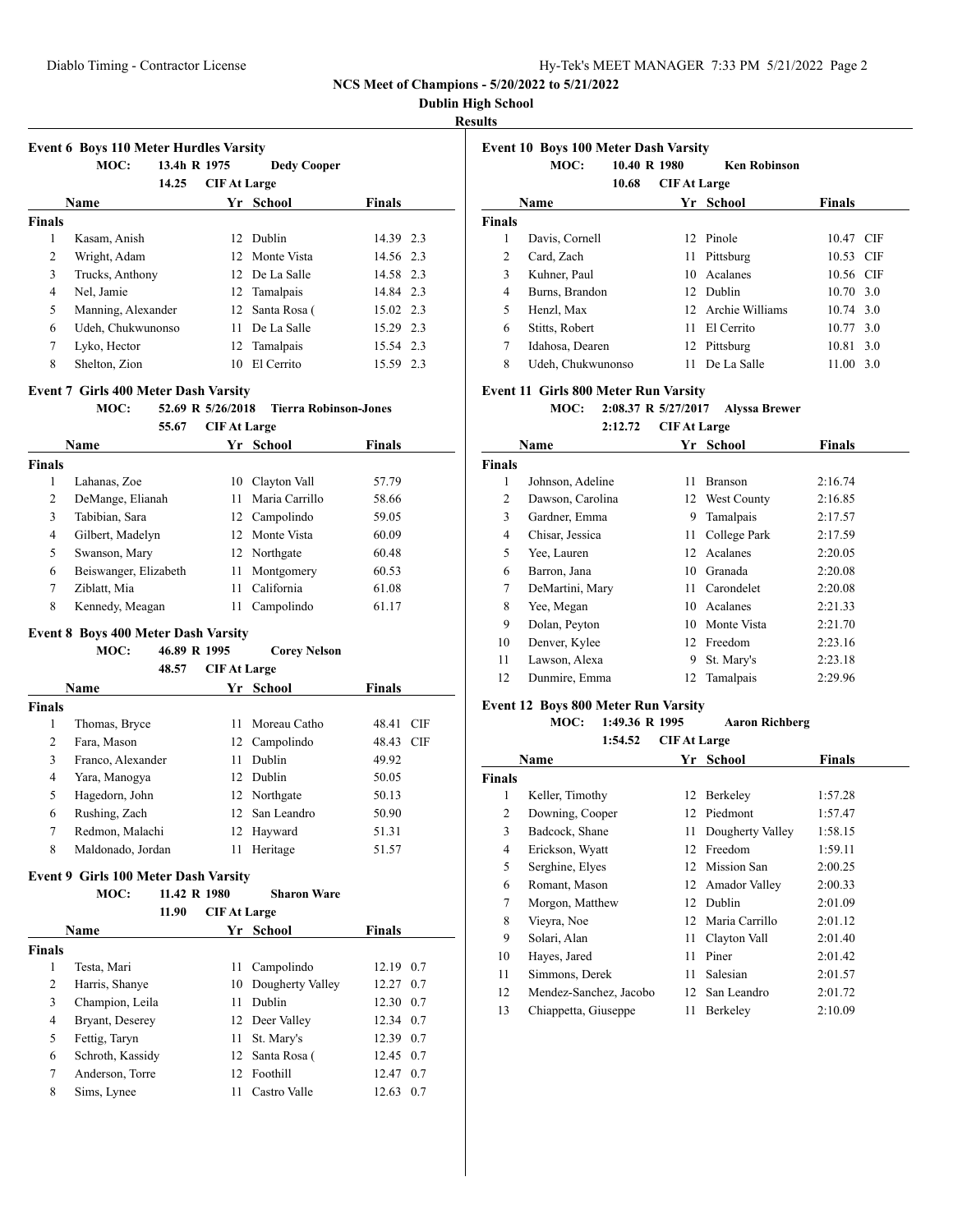### **Dublin High School**

### **Results**

|               | <b>Event 13 Girls 300 Meter Hurdles Varsity</b> |                     |                    |               |  |
|---------------|-------------------------------------------------|---------------------|--------------------|---------------|--|
|               | 41.23 R 1997<br>MOC:                            |                     | Natasha Neal       |               |  |
|               | MOC:<br>41.23 R 2007                            |                     | Jamesha Youngblood |               |  |
|               | 43.96                                           | <b>CIF At Large</b> |                    |               |  |
|               | Name                                            |                     | Yr School          | <b>Finals</b> |  |
| <b>Finals</b> |                                                 |                     |                    |               |  |
| 1             | Tabibian, Sara                                  | 12                  | Campolindo         | 45.63         |  |
| 2             | Thweatt, Sydney                                 | 12 <sub>1</sub>     | Justin-Siena       | 46.13         |  |
| 3             | Testa, Mari                                     | 11                  | Campolindo         | 47.05         |  |
| 4             | Beene, Kamryn                                   | 12                  | Bishop O'Dow       | 47.69         |  |
| 5             | Ionescu-Zanetti, Alessandra                     | 11                  | Berkeley           | 47.75         |  |
| 6             | Lim, Emma                                       | 12                  | Foothill           | 48.14         |  |
| 7             | Bui, Annie                                      | 10                  | Washington         | 48.40         |  |
| 8             | Russell, Anaya                                  | 9                   | Pittsburg          | 52.38         |  |

# **Event 14 Boys 300 Meter Hurdles Varsity<br>MOC:** 36.47 R 2006 L

#### **MOC: 36.47 R 2006 David Klech**

|        | 38.22             | <b>CIF At Large</b> |                 |               |
|--------|-------------------|---------------------|-----------------|---------------|
|        | <b>Name</b>       |                     | Yr School       | <b>Finals</b> |
| Finals |                   |                     |                 |               |
| 1      | Kasam, Anish      |                     | 12 Dublin       | 39.25         |
| 2      | Guibert, Aiden    |                     | 12 Convent and  | 39.35         |
| 3      | Nel, Jamie        |                     | 12 Tamalpais    | 39.71         |
| 4      | Huckleberry, Sean |                     | 12 San Francisc | 39.91         |
| 5      | Trucks, Anthony   |                     | 12 De La Salle  | 40.33         |
| 6      | Lyko, Hector      |                     | 12 Tamalpais    | 41.74         |
| 7      | Finkley, Jelani   |                     | 12 James Logan  | 42.79         |
|        | Dierke, Ethan     | 12                  | West County     | DO            |

### **Event 15 Girls 200 Meter Dash Varsity**

### **MOC: 23.56 R 5/26/2018 Tierra Robinson-Jones 24.28 CIF At Large**

|        | <b>Name</b>       |    | Yr School       | Finals        |  |
|--------|-------------------|----|-----------------|---------------|--|
| Finals |                   |    |                 |               |  |
|        | Bryant, Deserey   |    | 12 Deer Valley  | 25.18 1.6     |  |
| 2      | Chatter, Victoria | 9  | Miramonte       | 25.48 1.6     |  |
| 3      | Smith, Nairobi    |    | 10 Internationa | 25.68 1.6     |  |
| 4      | Champion, Leila   | 11 | Dublin          | 25.82 1.6     |  |
| 5      | Fettig, Taryn     |    | 11 St. Mary's   | 25.93<br>-1.6 |  |
| 6      | Anderson, Torre   |    | 12 Foothill     | 26.37 1.6     |  |
|        | Ervin, Leloni     |    | 12 Deer Valley  | 26.39<br>1.6  |  |
|        |                   |    |                 |               |  |

### **Event 16 Boys 200 Meter Dash Varsity**

### **MOC: 20.92 R 2007 Jahvid Best**

|               | 21.73              | <b>CIF At Large</b> |                |               |     |
|---------------|--------------------|---------------------|----------------|---------------|-----|
|               | <b>Name</b>        |                     | Yr School      | <b>Finals</b> |     |
| <b>Finals</b> |                    |                     |                |               |     |
| 1             | Thomas, Bryce      | 11.                 | - Moreau Catho | 21.93 0.4     |     |
| 2             | Stitts, Robert     | 11.                 | El Cerrito     | 22.06 0.4     |     |
| 3             | Idahosa, Dearen    | 12                  | Pittsburg      | 22.24 0.4     |     |
| 4             | Card, Zach         | 11                  | Pittsburg      | 22.25 0.4     |     |
| 5             | Burns, Brandon     | 12 <sup>1</sup>     | Dublin         | 22.28 0.4     |     |
| 6             | Fara, Mason        |                     | 12 Campolindo  | 22.38 0.4     |     |
| 7             | Freeney, Demetrius |                     | 12 San Leandro | 22.42 0.4     |     |
| 8             | Higgins, Keynan    | 11                  | Pittsburg      | 22.77         | 0.4 |

| Event 17 Girls 3200 Meter Run Varsity |                         |                     |                       |               |  |
|---------------------------------------|-------------------------|---------------------|-----------------------|---------------|--|
|                                       | 10:06.30 R 1978<br>MOC: |                     | <b>Cheri Williams</b> |               |  |
|                                       | 10:29.11                | <b>CIF At Large</b> |                       |               |  |
|                                       | Name                    |                     | Yr School             | <b>Finals</b> |  |
| <b>Finals</b>                         |                         |                     |                       |               |  |
| 1                                     | Thomsen, Hanne          | 9                   | Montgomery            | 10:23.82 CIF  |  |
| 2                                     | Nordenholz, Sophia      | 12                  | Albany                | 10:29.77      |  |
| 3                                     | Black, Ellie            | 12                  | Piedmont              | 10:57.65      |  |
| 4                                     | Buckley, Ellie          | 11                  | Campolindo            | 11:00.23      |  |
| 5                                     | Kittelstrom, Seelah     | 9                   | Montgomery            | 11:09.98      |  |
| 6                                     | Shlipak, Kaira          | 12                  | Lick-Wilmerd          | 11:10.96      |  |
| 7                                     | Pogue, Kinsey           | 12                  | Monte Vista           | 11:13.65      |  |
| 8                                     | Volkmer, Shea           | 10                  | Campolindo            | 11:14.31      |  |
| 9                                     | McInnis, Brianna        | 12                  | Tamalpais             | 11:25.30      |  |
| 10                                    | House, Olivia           | 12                  | Santa Rosa (          | 11:26.09      |  |
| 11                                    | Reed, Lindsey           | 12                  | College Park          | 11:27.56      |  |
| 12                                    | Giles, Mia              | 11                  | San Francisc          | 11:30.63      |  |
| 13                                    | MacDonald, Anneli       | 12                  | Arcata                | 11:31.10      |  |
| 14                                    | Theodosopoulos, Sky     | 12                  | Bay School o          | 11:31.33      |  |
| 15                                    | Lieben, Angeni          | 12                  | Campolindo            | 11:35.79      |  |
| 16                                    | Carpenter, Sophia       | 11                  | Alameda               | 11:43.47      |  |
| 17                                    | Ryan, Athena            | 10                  | Sonoma Acade          | 11:50.08      |  |
| 18                                    | Binder, Sally           | 11                  | Monte Vista           | 11:50.89      |  |
| 19                                    | MacLean, Audrey         | 11                  | Redwood               | 11:50.95      |  |
| 20                                    | Sheth, Aneri            | 12                  | Mission San           | 11:58.53      |  |
| 21                                    | Chuang, Cheryl          | 12                  | Mission San           | 12:12.94      |  |
| 22                                    | Place, Kaia             | 10                  | Albany                | 12:18.14      |  |
| ---                                   | Chung, Lilja            | 12                  | Windsor (Nc)          | <b>DNF</b>    |  |
|                                       |                         |                     |                       |               |  |

### **Event 18 Boys 3200 Meter Run Varsity**

#### **MOC: 8:55.06 R 2009 Erik Olson 9:07.26 CIF At Large**

|                | 9:07.ZO             | UIF At Large |                  |               |
|----------------|---------------------|--------------|------------------|---------------|
|                | Name                |              | Yr School        | <b>Finals</b> |
| <b>Finals</b>  |                     |              |                  |               |
| 1              | Morello, Sean       | 11           | Albany           | 9:08.54       |
| 2              | Trampe, Daniel      | 12           | Dublin           | 9:14.62       |
| 3              | Richards, Andrew    | 11           | Dougherty Valley | 9:15.15       |
| $\overline{4}$ | Cutter, Daegan      | 11           | Redwood          | 9:17.00       |
| 5              | Gomez, Oscar        | 12           | De La Salle      | 9:24.19       |
| 6              | Cohen, Lucas        | 10           | Albany           | 9:26.20       |
| 7              | Loughery, John      | 12           | Monte Vista      | 9:26.77       |
| 8              | Gurusamy, Dheeraj   | 11           | Granada          | 9:29.90       |
| 9              | Carney, Caden       | 12           | Tamalpais        | 9:33.34       |
| 10             | Lodewick, Alexander | 11           | Campolindo       | 9:33.99       |
| 11             | Manley, Liam        | 11           | Granada          | 9:38.74       |
| 12             | Patel, Asher        | 10           | Miramonte        | 9:39.65       |
| 13             | Devries, Jude       | 11           | Montgomery       | 9:41.75       |
| 14             | Elfenbaum, Jack     | 11           | Albany           | 9:42.21       |
| 15             | Tokubo, Chance      | 12           | Newark Memor     | 9:42.43       |
| 16             | Song, David         | 12           | Alameda          | 9:44.70       |
| 17             | Oakes, Malcolm      | 10           | Convent and      | 9:45.53       |
| 18             | Stevens, Andrew     | 11           | Santa Rosa (     | 9:46.48       |
| 19             | Werner, Ethan       | 10           | Redwood          | 9:54.77       |
| 20             | Colby, Tiernan      | 11           | Sonoma Acade     | 9:57.72       |
| 21             | Galinis, Kyle       | 12           | Newark Memor     | 9:59.68       |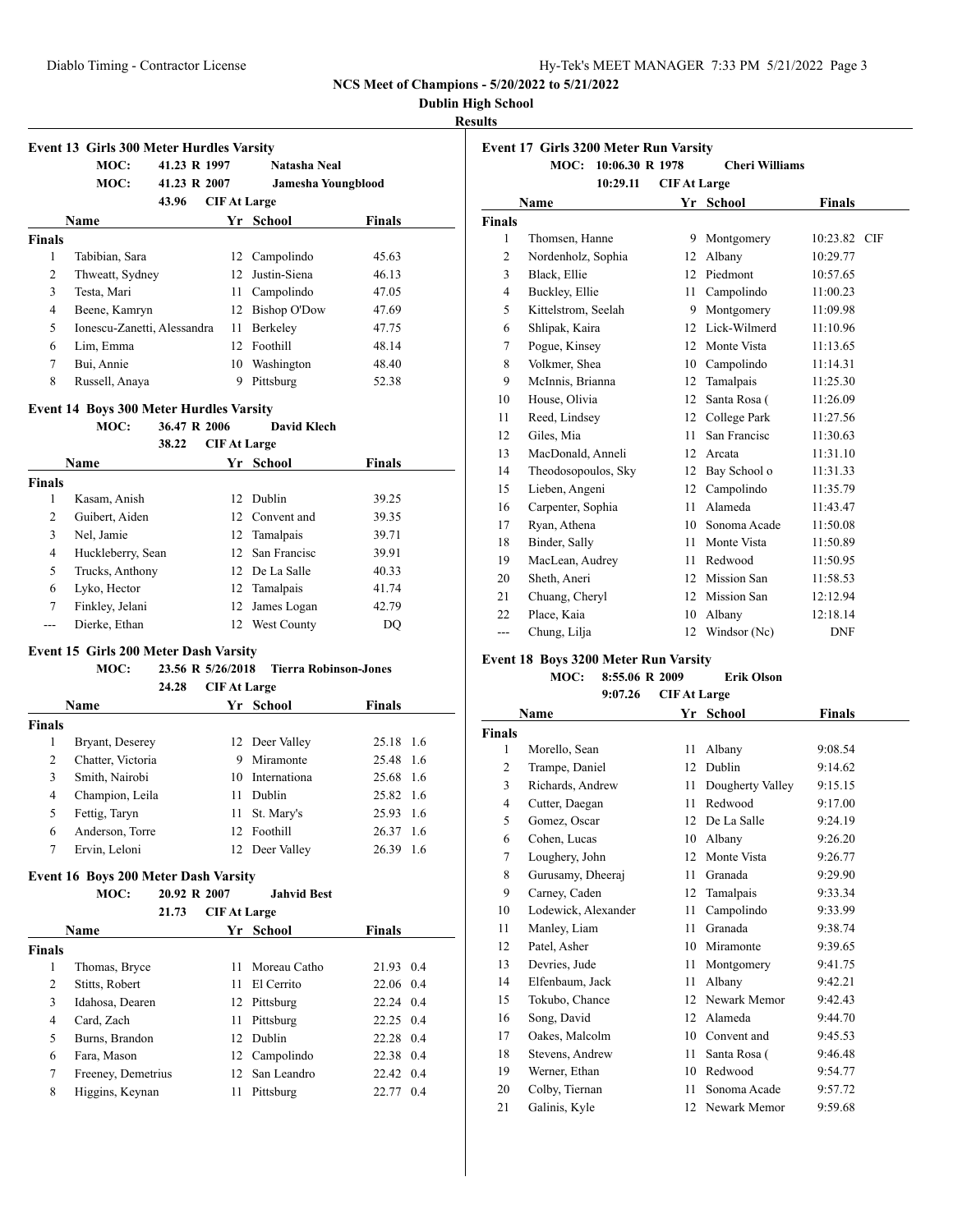**Dublin High School**

**Results**

|               | Finals  (Event 18 Boys 3200 Meter Run Varsity) |                     |                          |                                 |
|---------------|------------------------------------------------|---------------------|--------------------------|---------------------------------|
|               | Name                                           |                     | Yr School                | Finals                          |
| 22            | Manjrekar, Sharvin                             |                     | 12 Dublin                | 10:04.13                        |
| 23            | Ong, Bruno Kai                                 | 11                  | Lick-Wilmerd             | 10:04.56                        |
| 24            | Lee. Evan                                      | 12                  | Archie Williams          | 10:08.14                        |
|               | Event 19 Girls 4x400 Meter Relay Varsity       |                     |                          |                                 |
|               | MOC:<br>3:43.39 R 1996                         |                     | <b>James Logan</b>       |                                 |
|               | 3:51.56                                        | <b>CIF At Large</b> |                          |                                 |
|               | Team                                           |                     | Relay                    | <b>Finals</b>                   |
| <b>Finals</b> |                                                |                     |                          |                                 |
| 1             | Deer Valley (Nc)                               |                     |                          | 3:57.74                         |
|               | 1) Bryant, Deserey 12                          |                     | 2) Ervin, Teloni 12      |                                 |
|               | 3) Ervin, Leloni 12                            |                     | 4) Hall, Keneyia 10      |                                 |
| 2             | Clayton Valley (Nc)                            |                     |                          | 4:00.96                         |
|               | 1) Christy, Ashleigh 12                        |                     | 2) Bennett, Skylar 10    |                                 |
|               | 3) McDonald, Kimora 10                         |                     | 4) Lahanas, Zoe 10       |                                 |
| 3             | Foothill                                       |                     |                          | 4:01.85                         |
|               | 1) Galvez, Kayla 12                            |                     | 2) Van Horn, Claire 11   |                                 |
|               | 3) Nelson, Sabrina 12                          |                     | 4) Lim, Samantha 12      |                                 |
| 4             | St. Marys (Nc)                                 |                     |                          | 4:03.75                         |
|               | 1) Dwyer, Maddie 12                            |                     | 2) Lawson, Alexa 9       |                                 |
|               | 3) Jackson, Sofia 11                           |                     | 4) Hedgspeth, Dylan 11   |                                 |
| 5             | Monte Vista (Nc)                               |                     |                          | 4:04.64                         |
|               | 1) Miller, Cate 9                              |                     | 2) Moriyama, Isabella 9  |                                 |
|               | 3) McGowan, Natalia 10                         |                     |                          |                                 |
| 6             | San Leandro (Nc)                               |                     | 4) Gilbert, Madelyn 12   | 4:06.02                         |
|               |                                                |                     |                          |                                 |
|               | 1) Torrance, Bella 10                          |                     | 2) Campbell, Inaam 12    |                                 |
|               | 3) Taylor, Maleah 11                           |                     |                          | 4) Pringle Hamilton, Rymiyah 11 |
| 7             | Carondelet (Nc)                                |                     |                          | 4:06.11                         |
|               | 1) Addison, Jayla 10                           |                     | 2) David, Paige 11       |                                 |
|               | 3) Castagnetto, Carli 11                       |                     | 4) Foxworthy, Kendall 10 |                                 |
| 8             | Santa Rosa (Nc)                                |                     |                          | 4:09.30                         |
|               | 1) McKamey, Cocome 11                          |                     | 2) Cook, Lola 12         |                                 |
|               | 3) Wienert Bardell, Maiya 10                   |                     | 4) Garey, Michela 12     |                                 |
|               | Event 20 Boys 4x400 Meter Relay Varsity        |                     |                          |                                 |
|               | MOC:<br>3:11.70 R 1981                         |                     | <b>Berkeley</b>          |                                 |
|               | 3:18.60                                        | <b>CIFAt Large</b>  |                          |                                 |
|               | Team                                           |                     | Relay                    | Finals                          |
| Finals        |                                                |                     |                          |                                 |
| 1             | Dublin (Nc)                                    |                     |                          | 3:20.82                         |
|               | 1) Burns, Brandon 12                           |                     | 2) Franco, Alexander 11  |                                 |
|               | 3) Masubuchi, Takehiro 12                      |                     | 4) Yara, Manogya 12      |                                 |
| 2             | Heritage (Nc)                                  |                     |                          | 3:21.62                         |
|               | 1) Carroll, Zachary 12                         |                     | 2) Ombougno, Morel 12    |                                 |
|               | 3) Green, Jordan 9                             |                     | 4) Maldonado, Jordan 11  |                                 |
| 3             | Piedmont (Nc)                                  |                     |                          | 3:21.77                         |
|               | 1) Terrill, Parker 12                          |                     | 2) Long, Parker 11       |                                 |
|               | 3) Alban, Luke 12                              |                     | 4) Downing, Cooper 12    |                                 |
| 4             | Berkeley (Nc)                                  |                     |                          | 3:25.47                         |

1) Lu, Oliver 12 2) Chiappetta, Giuseppe 11 3) Keller, Timothy 12 4) Metcalfe, Aidan 12 5 Amador Valley (Nc) 3:25.81 1) Seo, Matthew 10 2) Romant, Mason 12 3) McPherson, Declan 11 4) Lester, Timothy 12

| 6      | Dougherty Valley (Nc)                    |                     |                              | 3:25.96       |  |
|--------|------------------------------------------|---------------------|------------------------------|---------------|--|
|        | 1) Yee, Brandon 11                       |                     | 2) Srivastava, Aryan 11      |               |  |
|        | 3) Sattley, Wyatt 11                     |                     | 4) Williams Jones, Leslie 12 |               |  |
| 7      | Monte Vista (Nc)                         |                     |                              | 3:26.18       |  |
|        | 1) Leslie, Aiden 12                      |                     | 2) Honda, Caden 11           |               |  |
|        | 3) Frederiksen, Jack 11                  |                     | 4) Bosica, Cole 12           |               |  |
| 8      | Encinal (Nc)                             |                     |                              | 3:30.85       |  |
|        | 1) Cerna, Diego 11                       |                     | 2) Oduor, Davis 12           |               |  |
|        | 3) Cole, Kameron 12                      |                     | 4) Coss, Isaiah 12           |               |  |
|        | <b>Event 21 Girls High Jump Varsity</b>  |                     |                              |               |  |
|        | MOC:<br>5-11 R 1981                      |                     | <b>Maggie VanZeeland</b>     |               |  |
|        | MOC:<br>5-11 R 2005                      |                     | <b>Mindi Wilev</b>           |               |  |
|        | 5-05.00                                  | <b>CIF At Large</b> |                              |               |  |
|        | Name                                     |                     | Yr School                    | <b>Finals</b> |  |
| Finals |                                          |                     |                              |               |  |
| 1      | Lampsas, Mara                            |                     | 12 California                | 5-04.00       |  |
| 2      | Young Harriman, Carly                    | 11 -                | Acalanes                     | 5-03.00       |  |
| 3      | Chelemedos, Haley                        |                     | 9 Acalanes                   | 5-02.00       |  |
| 4      | Cook, Moana                              |                     | 12 Healdsburg                | $J5-02.00$    |  |
| 5      | Delangle, Sonia                          | 11 -                | Berkeley                     | 5-01.00       |  |
|        | Josephine, Miller                        |                     | 12 Livermore                 |               |  |
| 6      |                                          |                     | 9 Arcata                     | 5-00.00       |  |
| 7      | Collins, Quincy<br>Martin, Lola          |                     |                              | J5-00.00      |  |
| 8      |                                          | 11 -                | Sonoma Valle                 | J5-00.00      |  |
| 9      | Villanueva, Jasper                       | 11 -                | Heritage                     | J5-00.00      |  |
| 9      | Wienert Bardell, Maiya                   | 10                  | Santa Rosa (                 | J5-00.00      |  |
| 11     | Rogers, Georgia                          | 11 -                | St. Mary's                   | 4-10.00       |  |
| 11     | Tamboli, Saachi                          | 11 -                | Dougherty Valley             | 4-10.00       |  |
| 11     | Townsend, Lesley                         |                     | 11 Foothill                  | 4-10.00       |  |
| 11     | Yudice, Kaia                             |                     | 10 Archie Williams           | 4-10.00       |  |
| 11     | Cesko, Sally                             |                     | 12 San Marin                 | 4-10.00       |  |
| 11     | Wiggins, Jaliyah                         |                     | 12 Branson                   | $4 - 10.00$   |  |
| 17     | Pesch, Emily                             |                     | 10 Eureka                    | J4-10.00      |  |
| 17     | Curtin, Tara                             |                     | 10 Branson                   | J4-10.00      |  |
| 17     | Thomas, Anela                            | 12                  | St. Mary's                   | J4-10.00      |  |
| 20     | Sherman, Lily                            |                     | 10 Del Norte                 | 4-08.00       |  |
| 21     | Thiara, Madeline                         |                     | 12 Convent and               | J4-08.00      |  |
| 21     | Seymour, Portia                          | 11 -                | Acalanes                     | J4-08.00      |  |
| 21     | Lannon, Zoe                              | 11 -                | Moreau Catho                 | J4-08.00      |  |
| ---    | Schneider, Maika                         |                     | 12 Bishop O'Dow              | NΗ            |  |
|        | Marchesini, Sofia                        |                     | 9 Berkeley                   | NΗ            |  |
|        | <b>Event 22 Girls Pole Vault Varsity</b> |                     |                              |               |  |
|        | 13-04 R 5/17/2019<br><b>MOC:</b>         |                     | <b>Kelly Kern</b>            |               |  |
|        | 12-03.00                                 | <b>CIF At Large</b> |                              |               |  |
|        | Name                                     |                     | Yr School                    | <b>Finals</b> |  |
| Finals |                                          |                     |                              |               |  |
| 1      | Muhammad, Jathiyah                       |                     | 10 Dublin                    | 14-00.00RCIF  |  |
| 2      | Mulligan, Lily                           | 11                  | Maria Carrillo               | 12-11.00 CIF  |  |
| 3      | Doyle, Elise                             | 10-                 | San Ramon Va                 | 11-07.00      |  |
| 4      | Chan, Alexa                              | 11 -                | Moreau Catho                 | J11-07.00     |  |
| 5      | Loe, Ruby                                |                     | 12 Piner                     | 10-05.00      |  |
|        |                                          |                     | $\mathbf{C}$                 | 110.05.00     |  |

6 Alapa, Jasmine 12 Santa Rosa ( J10-05.00 7 Bradley, Victoria 11 Dublin 9-11.00 8 Allen, Kyra 12 San Rafael J9-11.00 9 Martinez, Teresa 12 Del Norte 9-05.00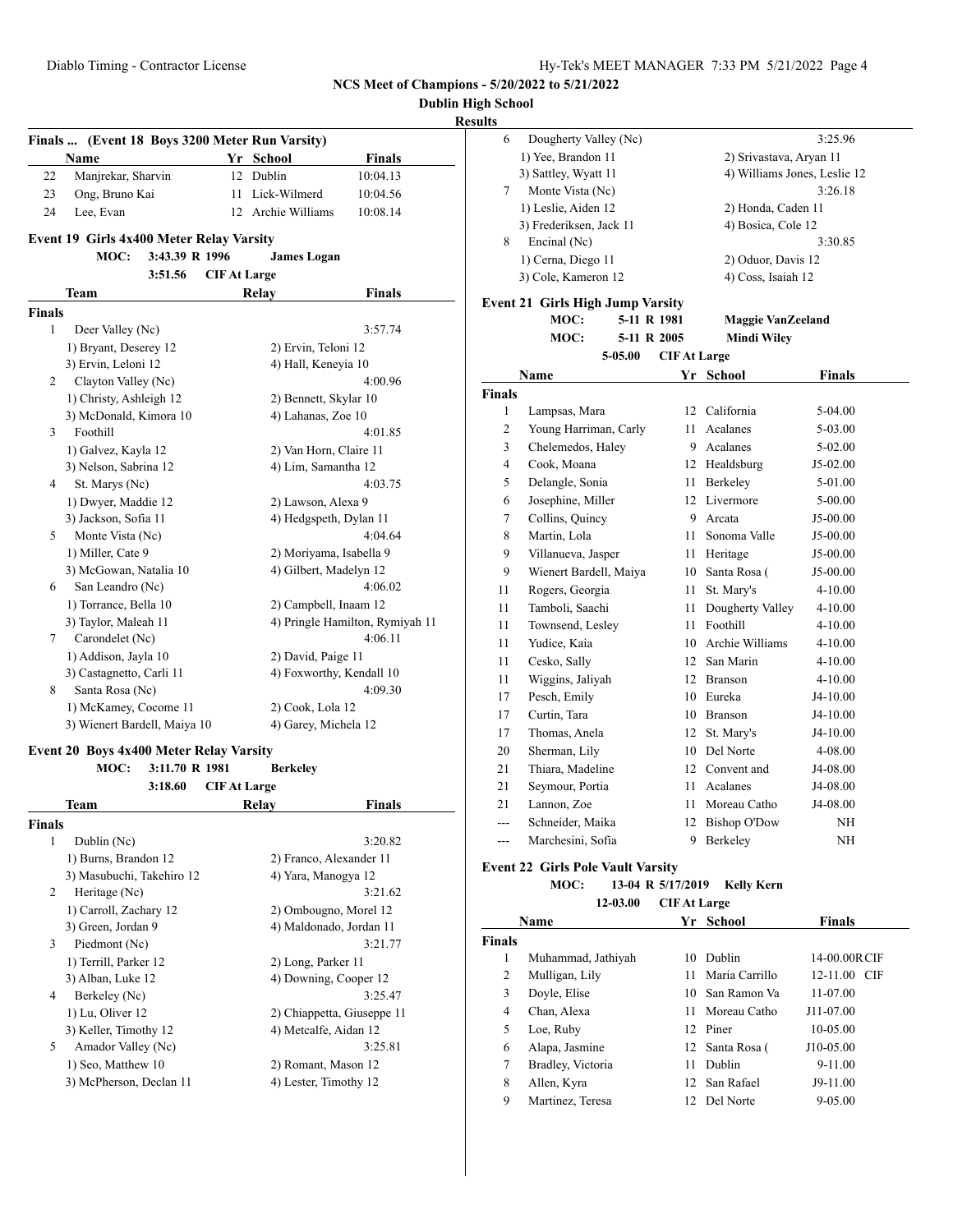### **Dublin High School**

**Results**

| Finals  (Event 22 Girls Pole Vault Varsity) |                      |     |                |          |  |  |
|---------------------------------------------|----------------------|-----|----------------|----------|--|--|
|                                             | Name                 | Yr. | School         | Finals   |  |  |
| 9                                           | Bertch, Rachael      | 12  | Foothill       | 9-05.00  |  |  |
| 11                                          | Bashant-coon, Lauren | 12  | Carondelet     | J9-05.00 |  |  |
| 12                                          | Dyogi, Faith         | 12  | Lick-Wilmerd   | J9-05.00 |  |  |
| 12                                          | Recker, Lindsay      | 12  | College Prep   | J9-05.00 |  |  |
| 14                                          | Kapustka, Allison    | 9   | Maria Carrillo | J9-05.00 |  |  |
| 15                                          | Buske, Ava           | 11  | Redwood        | J9-05.00 |  |  |
| 16                                          | Menon, Sophie        | 10  | Mission San    | 8-11.00  |  |  |
| 16                                          | Youn, Jessica        | 10  | Miramonte      | 8-11.00  |  |  |
| 16                                          | Johnson, Ashlynn     | 12  | Fort Bragg     | 8-11.00  |  |  |
| 19                                          | Saha, Tiana          | 10  | Mission San    | J8-11.00 |  |  |
| 19                                          | Bhat, Alisha         | 11  | Irvington      | J8-11.00 |  |  |
| 21                                          | Birt, Alison         | 12  | Washington     | J8-11.00 |  |  |
| 21                                          | Lavoie, Jeanette     | 12  | Campolindo     | J8-11.00 |  |  |
| 23                                          | Sandoval, Elizabeth  | 11  | Moreau Catho   | 8-05.00  |  |  |
| 24                                          | Mao, Fern            | 10  | Moreau Catho   | J8-05.00 |  |  |
| 25                                          | Rickart-Webb, Lucy   | 11  | Berkeley       | 7-11.00  |  |  |
| 26                                          | Johnson, Claudia     | 11  | Berkeley       | J7-11.00 |  |  |

### **Event 23 Girls Long Jump Varsity**

#### **MOC: 20-02 R 2007 Jamesha Youngblood**

|                | 18-06.00           | <b>CIF At Large</b> |                     |               |            |
|----------------|--------------------|---------------------|---------------------|---------------|------------|
|                | Name               |                     | Yr School           | <b>Finals</b> |            |
| Finals         |                    |                     |                     |               |            |
| 1              | Sims, Lynee        | 11                  | Castro Valle        | 18-10.25 CIF  |            |
| 2              | Anderson, Torre    | 12                  | Foothill            | 18-08.50      | <b>CIF</b> |
| 3              | Armstrong, Desie   | 12                  | Alhambra            | 18-07.75 CIF  |            |
| $\overline{4}$ | Weitz, Millie      | 11                  | Marin Cathol        | 18-01.00      | 0.3        |
| 5              | Alexander, Julia   | 12                  | St. Mary's          | 17-11.50      | $+0.0$     |
| 6              | McKamey, Cocome    | 11                  | Santa Rosa (        | 17-10.75      | 1.5        |
| 7              | Hanni, Kaisa       | 11                  | <b>Internationa</b> | J17-10.75     | 1.5        |
| 8              | Lum, Kiana         | 12                  | Amador Valley       | 17-00.75      | $-1.3$     |
| 9              | Ogu, Kellsey       | 11                  | Clayton Vall        | 17-00.00      | $-1.4$     |
| 10             | Notaro, Sophia     | 11                  | Vintage             | 16-09.50      | 1.5        |
| 11             | Hobaugh, Liliana   | 11                  | Justin-Siena        | 16-09.25      | 1.6        |
| 12             | Chen, Michelle     | 12                  | Dublin              | 16-08.50      | 0.8        |
| 13             | Lyons, Natalie     | 10                  | Acalanes            | 16-07.75      | 0.7        |
| 14             | Shveyd, Raya       | 12                  | Lick-Wilmerd        | J16-07.75     | $+0.0$     |
| 15             | Avila, Tatiana     | 11                  | West County         | $16 - 01.25$  | $-0.4$     |
| 16             | Myer, Gianna       | 12                  | College Park        | 15-10.75      | $-0.9$     |
| 17             | Cuthbert, Danielle | 12                  | San Francisc        | 15-10.00      | 1.0        |
| 18             | Petrovits, Jessica | 12                  | John Swett          | 15-09.75      | 2.0        |
| 19             | Schneider, Maika   | 12                  | <b>Bishop O'Dow</b> | 15-09.50      | 0.6        |
| 20             | Herron, Guinn      | 12                  | Heritage            | 15-04.00      | 2.1        |
| 21             | Hancock, Jamie     | 11                  | Washington          | 14-05.00      | $-1.7$     |

#### **Event 24 Girls Triple Jump Varsity**

|               | MOC:           | 42-08 R 2007 |                     | KeNayia Richardson |                 |     |
|---------------|----------------|--------------|---------------------|--------------------|-----------------|-----|
|               |                | 39-02.00     | <b>CIF At Large</b> |                    |                 |     |
|               | <b>Name</b>    |              |                     | Yr School          | <b>Finals</b>   |     |
| <b>Finals</b> |                |              |                     |                    |                 |     |
|               | Sarwar, Aiza   |              |                     | 12 Dublin          | $36-10.25 -0.2$ |     |
| 2             | Thomas, Anela  |              |                     | 12 St. Mary's      | $36-09.25$ 0.9  |     |
| 3             | Chen, Michelle |              | 12 <sub>1</sub>     | Dublin             | $36-03.75 -1.1$ |     |
| 4             | Brown, Kennedy |              | 11                  | American Can       | 36-02.00        | 1.1 |

| دد |                      |    |                     |              |        |
|----|----------------------|----|---------------------|--------------|--------|
| 5  | Petrovits, Jessica   | 12 | John Swett          | 36-01.00     | 0.1    |
| 6  | Kasalanati, Namratha | 12 | Campolindo          | J36-01.00    | 0.3    |
| 7  | McKamey, Cocome      | 11 | Santa Rosa (        | 36-00.25     | $+0.0$ |
| 8  | Wilson, Kyrstin      | 12 | Campolindo          | $35-10.00$   | $+0.0$ |
| 9  | Jones, Marie         | 12 | Terra Linda         | 35-08.50     | 0.2    |
| 10 | Schneider, Maika     | 12 | <b>Bishop O'Dow</b> | 34-06.75     | 1.0    |
| 11 | Cuthbert, Danielle   | 12 | San Francisc        | 34-04.00 3.5 |        |
| 12 | Heffernan, Katherine | 12 | Justin-Siena        | 34-02.00     | $-0.9$ |
| 13 | Avila, Tatiana       | 11 | West County         | 33-11.75     | 1.7    |
| 14 | Cesko, Sally         | 12 | San Marin           | J33-11.75    | 2.2    |
| 15 | Lam, Megan           | 11 | Foothill            | 33-11.25     | 0.6    |
| 16 | Morasch, Karris      | 10 | West County         | 33-09.00     | 1.0    |
| 17 | Sherman, Lily        | 10 | Del Norte           | 33-08.25     | 0.7    |
| 18 | Lum, Kiana           | 12 | Amador Valley       | 33-05.50     | 0.3    |
| 19 | Ramirez, Natalie     | 11 | Kennedy-Fremont     | 32-03.75     | 0.9    |
| 20 | Set, Thadar          | 12 | Irvington           | 32-03.50     | $-1.6$ |
| 21 | House, Roxy          | 12 | Head Royce          | 32-03.25     | 1.8    |
| 22 | Shanahan, Madelyn    | 10 | St Bernard C        | 32-02.50     | 2.8    |
| 23 | Hancock, Jamie       | 11 | Washington          | 32-00.75     | 0.2    |
|    |                      |    |                     |              |        |

### **Event 25 Girls Shot Put Varsity**

#### **MOC: 53-03.25 R 1993 Kristin Heaston 42-00.00 CIF At Large**

|        | Name                     | Yr | <b>School</b>  | <b>Finals</b> |
|--------|--------------------------|----|----------------|---------------|
| Finals |                          |    |                |               |
| 1      | Roan, Ellie              | 12 | West County    | 39-09.75      |
| 2      | Hart, Daisy              | 12 | Antioch        | 38-08.00      |
| 3      | Mclemore, Kimora         | 11 | Heritage       | 38-00.25      |
| 4      | Claros, Kalyssa          | 11 | McKinleyvill   | 36-02.50      |
| 5      | Brown, Erin              | 11 | Amador Valley  | 36-01.00      |
| 6      | Richardson, Hannah       | 12 | California     | 35-11.25      |
| 7      | Lemire, Lauren           | 11 | Pittsburg      | 34-09.50      |
| 8      | Clark, Jena              | 12 | San Marin      | 33-06.50      |
| 9      | Schnayer, Pinkie         | 10 | Campolindo     | 33-05.25      |
| 10     | Henriquez, Hannah        | 12 | Mt Eden        | 32-04.25      |
| 11     | Hart, Amanda             | 10 | Middletown     | 32-03.75      |
| 12     | Maki, Samantha           | 12 | Ukiah          | 32-00.25      |
| 13     | Burger, Savannah         | 12 | Windsor (Nc)   | 31-10.25      |
| 14     | Moghalu, Uche            | 11 | Freedom        | 31-06.75      |
| 15     | Hackett, Addison         | 11 | Maria Carrillo | 31-05.25      |
| 16     | Britton-Dalson, Samantha | 11 | Fort Bragg     | 31-03.00      |
| 17     | Perez, Lyla              | 11 | California     | 31-02.75      |
| 18     | Townsend, Bianca         | 12 | James Logan    | 29-08.00      |
| 19     | Celis, Eloisa            | 11 | James Logan    | 29-04.00      |
| 20     | Sass, Cierra             | 10 | American       | 29-03.00      |
| 21     | Sotelo, Brienna          | 11 | Piedmont       | 27-00.75      |
|        |                          |    |                |               |

#### **Event 26 Girls Discus Throw Varsity**

**MOC: 165-02 R 2002 Kamiya Warren**

**144-05 CIF At Large**

|        | <b>Name</b>        | Yr School       | <b>Finals</b> |  |
|--------|--------------------|-----------------|---------------|--|
| Finals |                    |                 |               |  |
|        | Richardson, Hannah | 12 California   | 122-10.00     |  |
|        | Roan, Ellie        | 12 West County  | 119-01.00     |  |
|        | Kane, Sydney       | 12 San Ramon Va | 114-07.00     |  |
|        | Ikenaga, Jean      | <b>Benicia</b>  | 111-11.00     |  |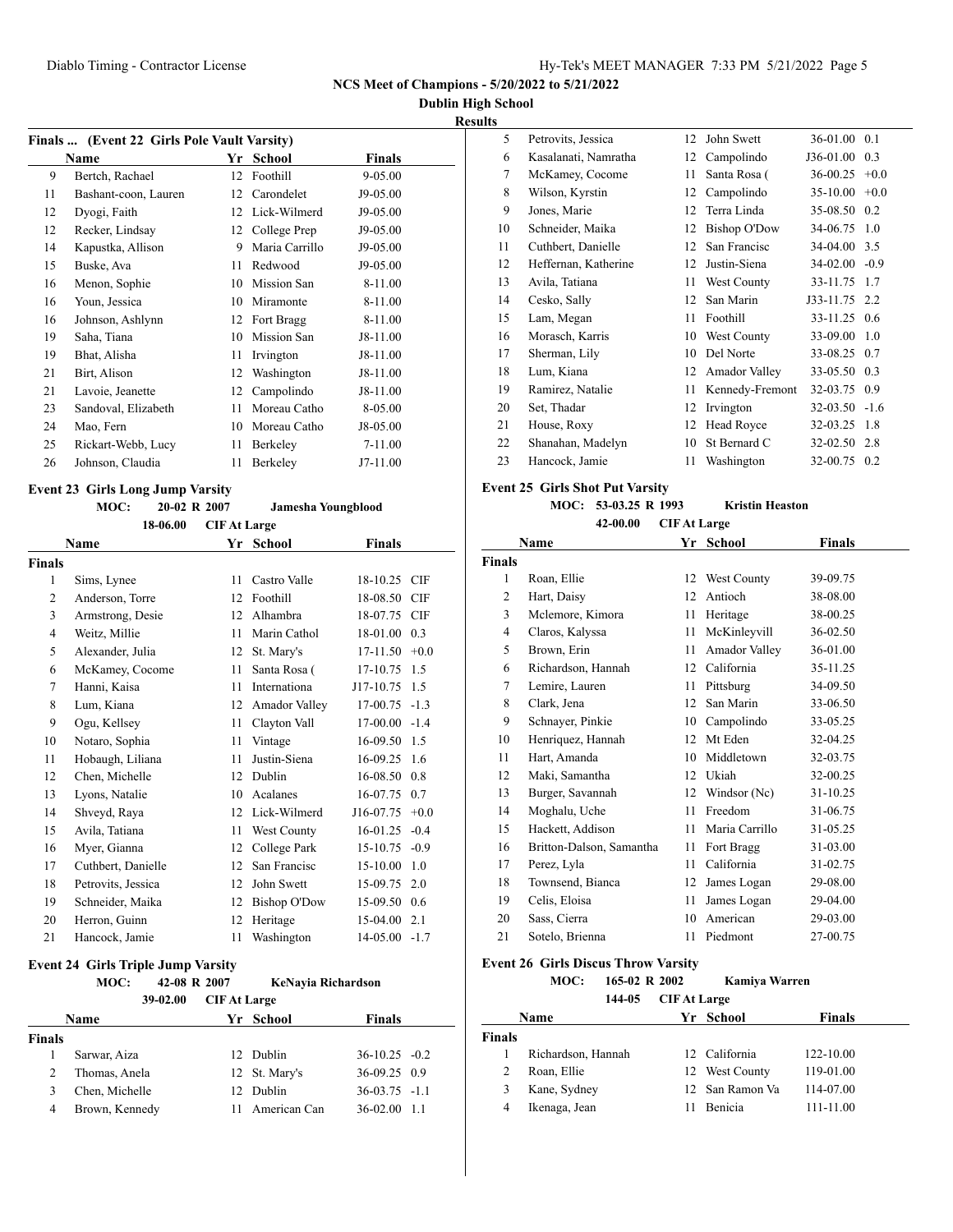| Hy-Tek's MEET MANAGER 7:33 PM 5/21/2022 Page 6 |  |  |
|------------------------------------------------|--|--|
|                                                |  |  |

### **Dublin High School**

### **Results**

|       | Finals  (Event 26 Girls Discus Throw Varsity) |    |                |               |  |
|-------|-----------------------------------------------|----|----------------|---------------|--|
|       | <b>Name</b>                                   | Yr | School         | <b>Finals</b> |  |
| 5     | Clark, Jena                                   | 12 | San Marin      | 109-03.00     |  |
| 6     | Hofer, Ella                                   | 12 | California     | 108-07.00     |  |
| 7     | Stubbington, Anna                             | 11 | Campolindo     | 106-00.00     |  |
| 8     | Lemire, Lauren                                | 11 | Pittsburg      | 104-07.00     |  |
| 9     | Moghalu, Uche                                 | 11 | Freedom        | 104-01.00     |  |
| 10    | Tinnon, Sofia                                 | 12 | Napa           | 103-11.00     |  |
| 11    | Shanahan, Madelyn                             | 10 | St Bernard C   | 97-11.00      |  |
| 12    | Britton-Dalson, Samantha                      | 11 | Fort Bragg     | 90-08.00      |  |
| 13    | Kennedy, Ellie                                | 11 | Vintage        | 90-06.00      |  |
| 14    | Reynolds, Rachel                              | 11 | Maria Carrillo | 90-02.00      |  |
| 15    | Perez, Lyla                                   | 11 | California     | 88-01.00      |  |
| 16    | Jones, Tristan                                | 12 | Fortuna        | 87-04.00      |  |
| 17    | Tran, Kim                                     | 12 | San Lorenzo    | 87-00.00      |  |
| 17    | Price, Arieanna                               | 10 | San Francisc   | 87-00.00      |  |
| 19    | Worku, Phoeben                                | 10 | Berkeley       | 85-04.00      |  |
| 20    | Henriquez, Hannah                             | 12 | Mt Eden        | 83-10.00      |  |
| 21    | Lousi, Nofelina                               | 10 | Washington     | 80-10.00      |  |
| 22    | Zimmerman, Chloe                              | 12 | Heritage       | 76-08.00      |  |
| 23    | Gutierez, Avril                               | 12 | San Lorenzo    | 65-05.00      |  |
| $---$ | Guerrero, Emma                                | 11 | Irvington      | <b>FOUL</b>   |  |
|       |                                               |    |                |               |  |

### **Event 27 Boys High Jump Varsity**

**MOC: 7-00 R 1989 Gabe Manville**

| 6-06.00<br><b>CIF At Large</b> |                          |    |                  |                           |  |
|--------------------------------|--------------------------|----|------------------|---------------------------|--|
|                                | Name                     | Yr | <b>School</b>    | <b>Finals</b>             |  |
| <b>Finals</b>                  |                          |    |                  |                           |  |
| 1                              | Miller, Drake            | 11 | Tamalpais        | $6 - 06.00$<br><b>CIF</b> |  |
| $\overline{2}$                 | Hightower, Travis        | 11 | Justin-Siena     | $6 - 04.00$               |  |
| 3                              | Udeh, Chukwunonso        | 11 | De La Salle      | J6-04.00                  |  |
| $\overline{4}$                 | Fifer, Nathan            | 11 | Montgomery       | $6 - 02.00$               |  |
| 5                              | Baraka, Dave             | 11 | Piner            | $6 - 00.00$               |  |
| 5                              | Cleary, Asher            | 11 | Justin-Siena     | $6 - 00.00$               |  |
| 5                              | Noel, Dwayne             | 10 | Livermore        | $6 - 00.00$               |  |
| 8                              | Hansen, Elijah           | 10 | Santa Rosa (     | 5-10.00                   |  |
| 8                              | Borromeo, Riven          | 10 | Dougherty Valley | $5 - 10.00$               |  |
| 8                              | Maddalone, Xavier        | 12 | Justin-Siena     | $5 - 10.00$               |  |
| 11                             | Solinsky-Duryea, Frankie | 12 | Lick-Wilmerd     | $J5-10.00$                |  |
| 11                             | Cross, Amir              | 12 | St. Mary's       | $J5-10.00$                |  |
| 11                             | Calleja, Juan            | 11 | Fort Bragg       | $J5-10.00$                |  |
| 11                             | Wachob, Grady            | 9  | Benicia          | $J5-10.00$                |  |
| ---                            | Deboda, Johann           | 9  | Arroyo           | <b>NH</b>                 |  |
| ---                            | Mccoy, Fenner            | 12 | Berkeley         | <b>NH</b>                 |  |
| ---                            | Letson, Aiden            | 11 | Encinal          | <b>NH</b>                 |  |
| ---                            | Elfenbaum, Benjamin      | 11 | Albany           | <b>NH</b>                 |  |
|                                | McCoy, Nathaniel         | 12 | Berkeley         | <b>NH</b>                 |  |
| ---                            | Duncan, Luke             | 11 | Miramonte        | <b>NH</b>                 |  |
| ---                            | Whipple, Sam             | 11 | Campolindo       | <b>NH</b>                 |  |
| ---                            | Leng, Kevin              | 12 | San Domenico     | <b>NH</b>                 |  |
| ---                            | Rogers, Trevor           | 10 | Acalanes         | <b>NH</b>                 |  |
| ---                            | Jordan, Featherstone     | 10 | Livermore        | <b>NH</b>                 |  |
|                                | Lazon, Matias            | 12 | California       | <b>NH</b>                 |  |
| ---                            | da Cunha, Kieran         | 11 | Miramonte        | <b>NH</b>                 |  |

|        | <b>Event 28 Boys Pole Vault Varsity</b><br>17-00 R 1987<br>MOC: |                     | <b>Brent Burns</b> |               |  |
|--------|-----------------------------------------------------------------|---------------------|--------------------|---------------|--|
|        | 14-11.00                                                        | <b>CIF At Large</b> |                    |               |  |
|        | Name                                                            |                     | Yr School          | <b>Finals</b> |  |
| Finals |                                                                 |                     |                    |               |  |
| 1      | Muhammad, Khaliq                                                | 9                   | Dublin             | 15-07.00 CIF  |  |
| 2      | Terrill, Parker                                                 | 12                  | Piedmont           | 14-07.00      |  |
| 3      | Trinh, Tyler                                                    | 12                  | Dublin             | J14-07.00     |  |
| 4      | Miller, Drake                                                   | 11                  | Tamalpais          | 13-11.00      |  |
| 5      | Lo, Derek                                                       | 11                  | San Ramon Va       | 12-11.00      |  |
| 5      | Maher, Griffn                                                   | 11                  | San Ramon Va       | 12-11.00      |  |
| 7      | Ha, Jeremy                                                      | 12                  | Dublin             | J12-11.00     |  |
| 8      | Sandhu, Rowan                                                   | 12                  | Miramonte          | 12-05.00      |  |
| 9      | Moessing, Daniel                                                | 12                  | Maria Carrillo     | J12-05.00     |  |
| 10     | Coogan, Dallas                                                  | 12                  | Cardinal New       | J12-05.00     |  |
| 11     | Duncan, William                                                 | 11                  | Foothill           | J12-05.00     |  |
| 12     | Lim, Connor                                                     | 12                  | Monte Vista        | 11-11.00      |  |
| 12     | Pedrotti-Jacobs, Max                                            |                     | 10 Petaluma        | $11 - 11.00$  |  |
| 14     | Radke, Brian                                                    | 12                  | Alhambra           | J11-11.00     |  |
| 15     | Ballard, Griffith                                               | 11                  | Terra Linda        | 11-05.00      |  |
| 16     | Gilmore, William                                                |                     | 12 Petaluma        | J11-05.00     |  |
| 17     | Khan. Tanweer                                                   | 10                  | James Logan        | J11-05.00     |  |
| 18     | Madrigal, Cruz                                                  | 10                  | American           | 10-05.00      |  |
| 19     | Sathianathen, Johann                                            | 12                  | Moreau Catho       | J10-05.00     |  |
| 20     | Sanchez, Bryan                                                  | 9                   | Middletown         | $7-11.00$     |  |
| 21     | Chang, Baron                                                    | 10                  | Middletown         | $J7-11.00$    |  |
| ---    | Avery, Matthew                                                  | 12                  | Berkeley           | NH            |  |

# **Event 29 Boys Long Jump Varsity**

**MOC: 24-09.25 R 1954 Monte Upshaw 22-07.00 CIF At Large**

|                | Name              |    | Yr School       | <b>Finals</b>   |            |
|----------------|-------------------|----|-----------------|-----------------|------------|
| <b>Finals</b>  |                   |    |                 |                 |            |
| 1              | Reed, Elias Ajamu | 12 | Salesian        | 23-06.00        | <b>CIF</b> |
| 2              | Lyons, Taeshaun   | 11 | Tennyson        | 22-08.25        | <b>CIF</b> |
| 3              | Rogers, Trevor    | 10 | Acalanes        | 22-07.75        | <b>CIF</b> |
| $\overline{4}$ | Idahosa, Dearen   | 12 | Pittsburg       | $22-06.50 +0.0$ |            |
| 5              | Henzl, Max        | 12 | Archie Williams | $22-05.50 -1.6$ |            |
| 6              | Polk, Israel      | 11 | Pittsburg       | 22-01.50        | 1.2        |
| 7              | Huckleberry, Sean | 12 | San Francisc    | $J22-01.50$ 4.0 |            |
| 8              | Brooks, Shamond   | 12 | Freedom         | $21-10.25 -1.9$ |            |
| 9              | Rainey, Quinton   | 12 | Encinal         | 21-04.00        | 2.9        |
| 10             | Harte, Levi       | 9  | Encinal         | 20-11.00        | 2.0        |
| 11             | Gray, Jai         | 11 | Maria Carrillo  | J20-11.00       | 1.9        |
| 12             | Levy, Ezra        | 12 | Tamalpais       | J20-11.00       | 3.9        |
| 13             | Craft, Jeremy     | 10 | San Leandro     | 20-08.75        | 3.2        |
| 14             | Bollini, William  | 12 | <b>Branson</b>  | 20-05.50        | 2.8        |
| 15             | Bey, Gabrael      | 12 | Salesian        | 20-03.50        | 1.6        |
| 16             | Cross, Amir       | 12 | St. Mary's      | 20-01.50        | 1.4        |
| 17             | Kasthuri, Arjun   | 11 | San Ramon Va    | 19-10.75        | 2.0        |
| 18             | Leng, Kevin       | 12 | San Domenico    | 19-09.50        | 1.1        |
| 19             | Kairkari, Joel    | 12 | Rancho Cotat    | 19-08.50        | 1.6        |
| 20             | Hug, Tristan      | 12 | Napa            | 19-07.50        | 2.6        |
| 21             | Hernandez, Jorge  | 12 | Antioch         | 19-07.25        | 2.4        |
| 22             | Moratti, Leo      | 9  | Willits         | 19-06.50        | 3.3        |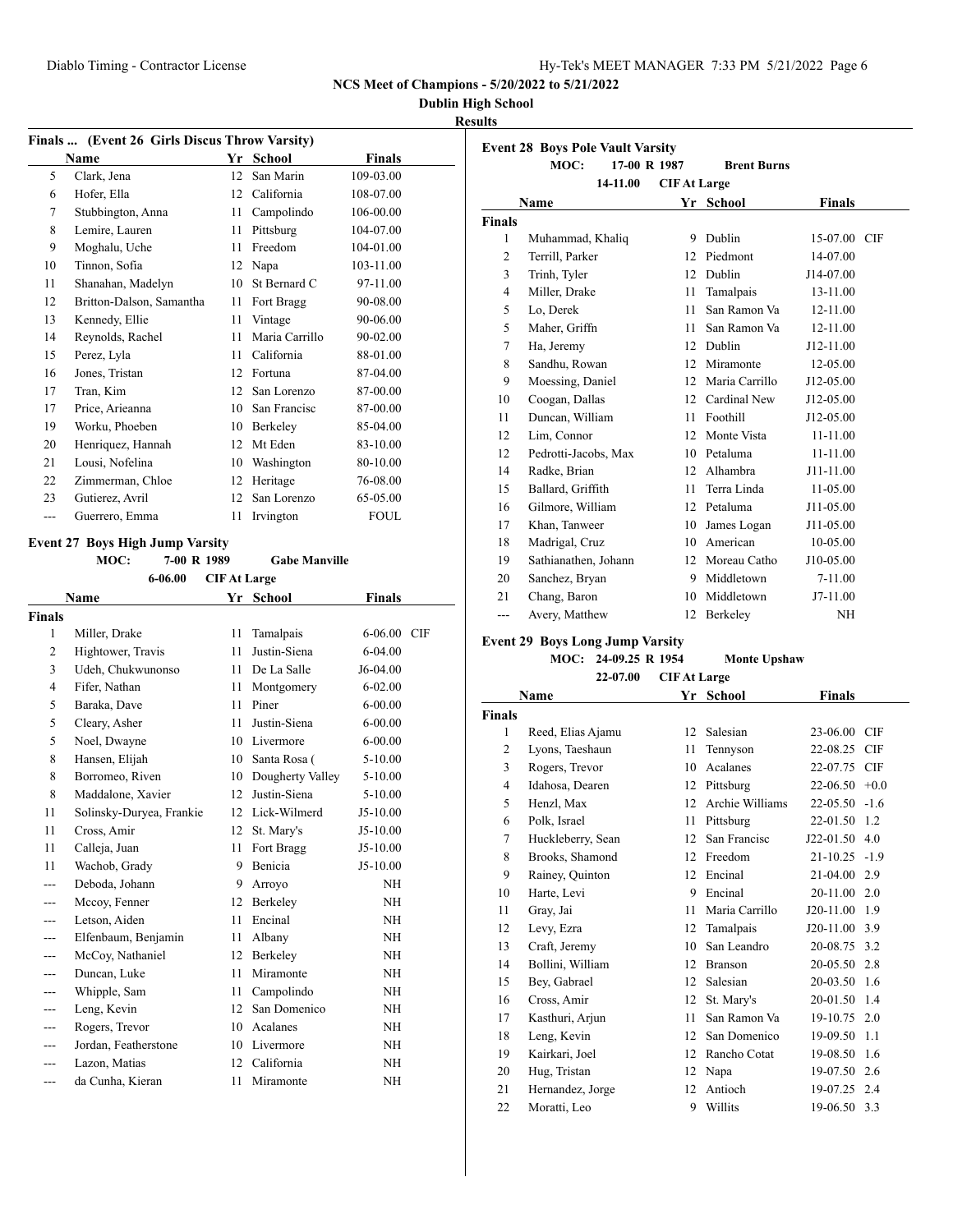### **Dublin High School**

### **Results**

| <b>Event 30 Boys Triple Jump Varsity</b> |                                                                                                                                                                                                                                                                                                                                                                                                                                              |                                                                                                                                                  |                                                                                                                                                                                                                                                                                                                                                              |                                                                                                                                                                                                                                                                                                                                                                                                                                               |  |
|------------------------------------------|----------------------------------------------------------------------------------------------------------------------------------------------------------------------------------------------------------------------------------------------------------------------------------------------------------------------------------------------------------------------------------------------------------------------------------------------|--------------------------------------------------------------------------------------------------------------------------------------------------|--------------------------------------------------------------------------------------------------------------------------------------------------------------------------------------------------------------------------------------------------------------------------------------------------------------------------------------------------------------|-----------------------------------------------------------------------------------------------------------------------------------------------------------------------------------------------------------------------------------------------------------------------------------------------------------------------------------------------------------------------------------------------------------------------------------------------|--|
|                                          |                                                                                                                                                                                                                                                                                                                                                                                                                                              |                                                                                                                                                  |                                                                                                                                                                                                                                                                                                                                                              |                                                                                                                                                                                                                                                                                                                                                                                                                                               |  |
|                                          |                                                                                                                                                                                                                                                                                                                                                                                                                                              |                                                                                                                                                  |                                                                                                                                                                                                                                                                                                                                                              |                                                                                                                                                                                                                                                                                                                                                                                                                                               |  |
|                                          |                                                                                                                                                                                                                                                                                                                                                                                                                                              |                                                                                                                                                  |                                                                                                                                                                                                                                                                                                                                                              |                                                                                                                                                                                                                                                                                                                                                                                                                                               |  |
|                                          |                                                                                                                                                                                                                                                                                                                                                                                                                                              |                                                                                                                                                  |                                                                                                                                                                                                                                                                                                                                                              |                                                                                                                                                                                                                                                                                                                                                                                                                                               |  |
|                                          |                                                                                                                                                                                                                                                                                                                                                                                                                                              |                                                                                                                                                  |                                                                                                                                                                                                                                                                                                                                                              | 4.6                                                                                                                                                                                                                                                                                                                                                                                                                                           |  |
|                                          |                                                                                                                                                                                                                                                                                                                                                                                                                                              |                                                                                                                                                  |                                                                                                                                                                                                                                                                                                                                                              |                                                                                                                                                                                                                                                                                                                                                                                                                                               |  |
|                                          |                                                                                                                                                                                                                                                                                                                                                                                                                                              |                                                                                                                                                  |                                                                                                                                                                                                                                                                                                                                                              |                                                                                                                                                                                                                                                                                                                                                                                                                                               |  |
|                                          |                                                                                                                                                                                                                                                                                                                                                                                                                                              |                                                                                                                                                  |                                                                                                                                                                                                                                                                                                                                                              |                                                                                                                                                                                                                                                                                                                                                                                                                                               |  |
|                                          |                                                                                                                                                                                                                                                                                                                                                                                                                                              |                                                                                                                                                  |                                                                                                                                                                                                                                                                                                                                                              |                                                                                                                                                                                                                                                                                                                                                                                                                                               |  |
|                                          |                                                                                                                                                                                                                                                                                                                                                                                                                                              |                                                                                                                                                  |                                                                                                                                                                                                                                                                                                                                                              |                                                                                                                                                                                                                                                                                                                                                                                                                                               |  |
|                                          |                                                                                                                                                                                                                                                                                                                                                                                                                                              |                                                                                                                                                  |                                                                                                                                                                                                                                                                                                                                                              |                                                                                                                                                                                                                                                                                                                                                                                                                                               |  |
|                                          |                                                                                                                                                                                                                                                                                                                                                                                                                                              |                                                                                                                                                  |                                                                                                                                                                                                                                                                                                                                                              |                                                                                                                                                                                                                                                                                                                                                                                                                                               |  |
|                                          |                                                                                                                                                                                                                                                                                                                                                                                                                                              |                                                                                                                                                  |                                                                                                                                                                                                                                                                                                                                                              |                                                                                                                                                                                                                                                                                                                                                                                                                                               |  |
|                                          |                                                                                                                                                                                                                                                                                                                                                                                                                                              |                                                                                                                                                  |                                                                                                                                                                                                                                                                                                                                                              |                                                                                                                                                                                                                                                                                                                                                                                                                                               |  |
|                                          |                                                                                                                                                                                                                                                                                                                                                                                                                                              |                                                                                                                                                  |                                                                                                                                                                                                                                                                                                                                                              |                                                                                                                                                                                                                                                                                                                                                                                                                                               |  |
|                                          |                                                                                                                                                                                                                                                                                                                                                                                                                                              |                                                                                                                                                  |                                                                                                                                                                                                                                                                                                                                                              |                                                                                                                                                                                                                                                                                                                                                                                                                                               |  |
|                                          |                                                                                                                                                                                                                                                                                                                                                                                                                                              |                                                                                                                                                  |                                                                                                                                                                                                                                                                                                                                                              |                                                                                                                                                                                                                                                                                                                                                                                                                                               |  |
|                                          |                                                                                                                                                                                                                                                                                                                                                                                                                                              |                                                                                                                                                  |                                                                                                                                                                                                                                                                                                                                                              |                                                                                                                                                                                                                                                                                                                                                                                                                                               |  |
|                                          |                                                                                                                                                                                                                                                                                                                                                                                                                                              |                                                                                                                                                  |                                                                                                                                                                                                                                                                                                                                                              |                                                                                                                                                                                                                                                                                                                                                                                                                                               |  |
|                                          |                                                                                                                                                                                                                                                                                                                                                                                                                                              |                                                                                                                                                  |                                                                                                                                                                                                                                                                                                                                                              |                                                                                                                                                                                                                                                                                                                                                                                                                                               |  |
|                                          |                                                                                                                                                                                                                                                                                                                                                                                                                                              |                                                                                                                                                  |                                                                                                                                                                                                                                                                                                                                                              |                                                                                                                                                                                                                                                                                                                                                                                                                                               |  |
|                                          |                                                                                                                                                                                                                                                                                                                                                                                                                                              |                                                                                                                                                  |                                                                                                                                                                                                                                                                                                                                                              |                                                                                                                                                                                                                                                                                                                                                                                                                                               |  |
|                                          |                                                                                                                                                                                                                                                                                                                                                                                                                                              |                                                                                                                                                  |                                                                                                                                                                                                                                                                                                                                                              |                                                                                                                                                                                                                                                                                                                                                                                                                                               |  |
|                                          |                                                                                                                                                                                                                                                                                                                                                                                                                                              |                                                                                                                                                  |                                                                                                                                                                                                                                                                                                                                                              |                                                                                                                                                                                                                                                                                                                                                                                                                                               |  |
|                                          |                                                                                                                                                                                                                                                                                                                                                                                                                                              |                                                                                                                                                  |                                                                                                                                                                                                                                                                                                                                                              |                                                                                                                                                                                                                                                                                                                                                                                                                                               |  |
|                                          |                                                                                                                                                                                                                                                                                                                                                                                                                                              |                                                                                                                                                  |                                                                                                                                                                                                                                                                                                                                                              |                                                                                                                                                                                                                                                                                                                                                                                                                                               |  |
| Leng, Kevin                              | 12                                                                                                                                                                                                                                                                                                                                                                                                                                           | San Domenico                                                                                                                                     |                                                                                                                                                                                                                                                                                                                                                              |                                                                                                                                                                                                                                                                                                                                                                                                                                               |  |
| Sheppard, Dylan                          | 12                                                                                                                                                                                                                                                                                                                                                                                                                                           | Dublin                                                                                                                                           | FOUL.                                                                                                                                                                                                                                                                                                                                                        |                                                                                                                                                                                                                                                                                                                                                                                                                                               |  |
|                                          | MOC:<br>46-01.00<br><b>Name</b><br>Watts, Jacob<br>Huckleberry, Sean<br>Hernandez, Jorge<br>Jordan, Elijah<br>Quilon, John<br>Kelleher, Ayden<br>Hug, Tristan<br>Rush, Brandon<br>Ruffin, Jeremiah<br>Jones, Bernard<br>Lyons, Taeshaun<br>Kairkari, Joel<br>Phillips, Bryan<br>Zepeda, Edwin<br>Lu, Oliver<br>Dicovski, Nadav<br>Atkinson, Luke<br>Pascascio, Russell<br>Dinkel, Chase<br>Steig, Aiden<br>George, Priyan<br>Kasthuri, Arjun | 50-04 R 2013<br>12<br>12<br>12<br>12<br>11<br>12<br>12<br>10<br>11<br>11<br>11<br>12<br>12<br>12<br>12<br>11<br>12<br>10<br>12<br>10<br>12<br>11 | <b>CIF At Large</b><br>Yr School<br>James Logan<br>San Francisc<br>Antioch<br>Freedom<br>American Can<br>Livermore<br>Napa<br><b>Bishop O'Dow</b><br>Heritage<br><b>Bishop O'Dow</b><br>Tennyson<br>Rancho Cotat<br>Tamalpais<br>Del Norte<br>Berkeley<br>Middletown<br>Amador Valley<br>Fortuna<br>Foothill<br>Archie Williams<br>Irvington<br>San Ramon Va | <b>Jeffrey Prothro</b><br><b>Finals</b><br>46-04.00 CIF<br>45-06.75<br>$44-06.25$ 2.6<br>44-05.25 2.2<br>$43-10.00$ 4.6<br>42-11.50 4.0<br>$42-09.00$ 3.8<br>42-08.00 2.2<br>42-07.50 3.5<br>42-05.00 2.9<br>42-03.75 2.6<br>$42 - 03.25$ 3.0<br>42-03.00 3.0<br>$42 - 02.50$ 2.3<br>$42 - 01.50$ 3.0<br>$41-10.00$ 2.0<br>$41-08.25$ 2.8<br>$41-06.50$ 2.3<br>41-05.50 3.7<br>$41-00.50$ 2.4<br>40-04.00 2.9<br>40-01.50 1.6<br>37-04.00 3.8 |  |

### **Event 31 Boys Shot Put Varsity**

# **MOC: 66-04 R 5/27/2016 Nathan Esparza**

|                | 56-04.00            | <b>CIF At Large</b> |              |               |  |
|----------------|---------------------|---------------------|--------------|---------------|--|
|                | Name                |                     | Yr School    | <b>Finals</b> |  |
| Finals         |                     |                     |              |               |  |
| 1              | Golden, Khalil      | 12                  | San Leandro  | 52-09.75      |  |
| $\overline{2}$ | Beerbower, Albert   | 12                  | Cardinal New | 51-02.75      |  |
| 3              | Feldstein, Benjamin | 12                  | Vintage      | 50-10.00      |  |
| $\overline{4}$ | Mitchell, Matteo    | 12                  | Clayton Vall | 50-06.50      |  |
| 5              | Gilbert, Jamin      | 11                  | Eureka       | 50-05.75      |  |
| 6              | Ray, Derrick        | 11                  | McKinleyvill | 49-10.00      |  |
| 7              | Mahle, Josh         | 12                  | Eureka       | 49-07.00      |  |
| 8              | Porter, Jacobi      | 12                  | Tennyson     | 48-02.50      |  |
| 9              | Matteucci, Stefano  | 11                  | Granada      | 47-08.00      |  |
| 10             | Magann, Will        | 12                  | Granada      | 46-06.50      |  |
| 11             | McCormack, Matthew  | 12                  | Cardinal New | 46-03.25      |  |
| 12             | Watts, Jacob        | 12                  | James Logan  | 46-02.25      |  |
| 13             | Gammal, Ian         | 11                  | James Logan  | 45-08.25      |  |
| 14             | Merryman, Christian | 12                  | Freedom      | 45-03.50      |  |
| 15             | Gonzalez, Joseph    | 11                  | Eureka       | 45-03.00      |  |
| 16             | Martinez, Aaron     | 12                  | Freedom      | 45-01.75      |  |
| 17             | Bosica, Cole        | 12                  | Monte Vista  | 43-11.75      |  |
| 18             | Young, Robert       | 12                  | St. Mary's   | 43-08.50      |  |
| 19             | Dunn, Kezian        | 12                  | San Domenico | 42-10.50      |  |
| 20             | Zamora, Jordan      | 12                  | Santa Rosa ( | 42-09.25      |  |

| 21             | Adams, Max                                | 12                  | Maria Carrillo       | 41-02.50      |  |
|----------------|-------------------------------------------|---------------------|----------------------|---------------|--|
| 22             | Howell, Weilan                            | 11                  | American             | 41-02.25      |  |
| 23             | Breeden, Brody                            | 12                  | Middletown           | 40-08.75      |  |
| 24             | Woeber, Thomas                            | 11                  | San Francisc         | 40-04.00      |  |
|                | <b>Event 32 Boys Discus Throw Varsity</b> |                     |                      |               |  |
|                | MOC: 194-02.50 R 1997                     |                     | <b>Darrell Elder</b> |               |  |
|                | 171-00                                    | <b>CIF At Large</b> |                      |               |  |
|                | Name                                      |                     | Yr School            | <b>Finals</b> |  |
| <b>Finals</b>  |                                           |                     |                      |               |  |
| 1              | Watts, Jacob                              | 12                  | James Logan          | 153-08.00     |  |
| 2              | Golden, Khalil                            | 12                  | San Leandro          | 150-10.00     |  |
| 3              | Zamora, Jordan                            | 12                  | Santa Rosa (         | 147-02.00     |  |
| $\overline{4}$ | Feldstein, Benjamin                       | 12                  | Vintage              | 142-07.00     |  |
| 5              | Mahle, Josh                               | 12                  | Eureka               | 142-01.00     |  |
| 6              | Previde, Rocco                            | 12                  | McKinleyvill         | 140-05.00     |  |
| 7              | Adan, Santiago                            | 10                  | Cardinal New         | 138-01.00     |  |
| 8              | Osmani, Adam                              | 12                  | Dublin               | 131-01.00     |  |
| 9              | Quinn, Joseph                             | 12                  | Pittsburg            | 130-11.00     |  |
| 10             | Zimmerman, Jakob                          | 10                  | Heritage             | 130-01.00     |  |
| 11             | Farrell, David                            | 11                  | Piner                | 129-10.00     |  |
| 12             | Gonzalez, Joseph                          | 11                  | Eureka               | 129-03.00     |  |
| 13             | Gammal, Ian                               | 11                  | James Logan          | 128-10.00     |  |
| 14             | Connolly, Cahal                           |                     | <b>Bishop O'Dow</b>  | 128-09.00     |  |
| 15             | O'Neill, Evan                             | 12                  | Lick-Wilmerd         | 124-04.00     |  |
| 16             | Lucero, Michael                           | 12                  | Kennedy-Fremont      | 122-01.00     |  |
| 17             | Novello, Caden                            | 11                  | Liberty              | 120-03.00     |  |
| 18             | Martinez, Aaron                           | 12                  | Freedom              | 120-00.00     |  |
| 19             | Benedetti, Dante                          | 12                  | Freedom              | 117-07.00     |  |
| 20             | Dunn, Kezian                              | 12                  | San Domenico         | 117-02.00     |  |
| 21             | Sass, Marcus                              | 12                  | American             | 115-04.00     |  |
| 22             | Chaires, Roberto                          |                     | Middletown           | 113-03.00     |  |
| 23             | Warner, Jason                             | 12                  | Montgomery           | 110-02.00     |  |
|                |                                           |                     |                      |               |  |

#### **Event 33 Girls 4x800 Meter Relay Exhibition Varsity**

#### **MOC: 9:44.02 R 5/25/2018 Lick-Wilmerding**

### **M Drew, A Savage Brooks, M Terdiman, V Donohoe**

|        | Team                    | Relay              | <b>Finals</b>           |  |
|--------|-------------------------|--------------------|-------------------------|--|
| Finals |                         |                    |                         |  |
| 1      | Monte Vista (Nc)        |                    | 9:57.09                 |  |
|        | 1) Vorhauer, Jillian 11 | 2) Leahey, Alexa 9 |                         |  |
|        | 3) Powell, Alexandra 9  |                    | 4) Fernandez, Sofia 9   |  |
| 2      | Campolindo (Nc)         |                    | 9:57.63                 |  |
|        | 1) Pullen, Sloan 9      |                    | 2) Kabenina, Kate 10    |  |
|        | 3) Penney, Daisy 10     |                    | 4) McCool, Caroline 11  |  |
| 3      | Dublin (Nc)             |                    | 10:00.71                |  |
|        | 1) Prenton, Melia 9     |                    | 2) Marquez, Maia 12     |  |
|        | 3) Miyazawa, Ameri 12   |                    | 4) Gowda, Medha 11      |  |
| 4      | Northgate (Nc)          |                    | 10:02.28                |  |
|        | 1) Kopper, Ella 10      |                    | 2) Leininger, Lucy 9    |  |
|        | 3) Malloy, Megan 11     |                    | 4) Saunders, Kristin 12 |  |
| 5      | University-SF (Nc)      |                    | 10:12.18                |  |
|        | 1) Lim, Nadia 12        | 2) King, Chapel 9  |                         |  |
|        | 3) Wadsworth, Erin 11   |                    | 4) Lumpkin, Marissa 12  |  |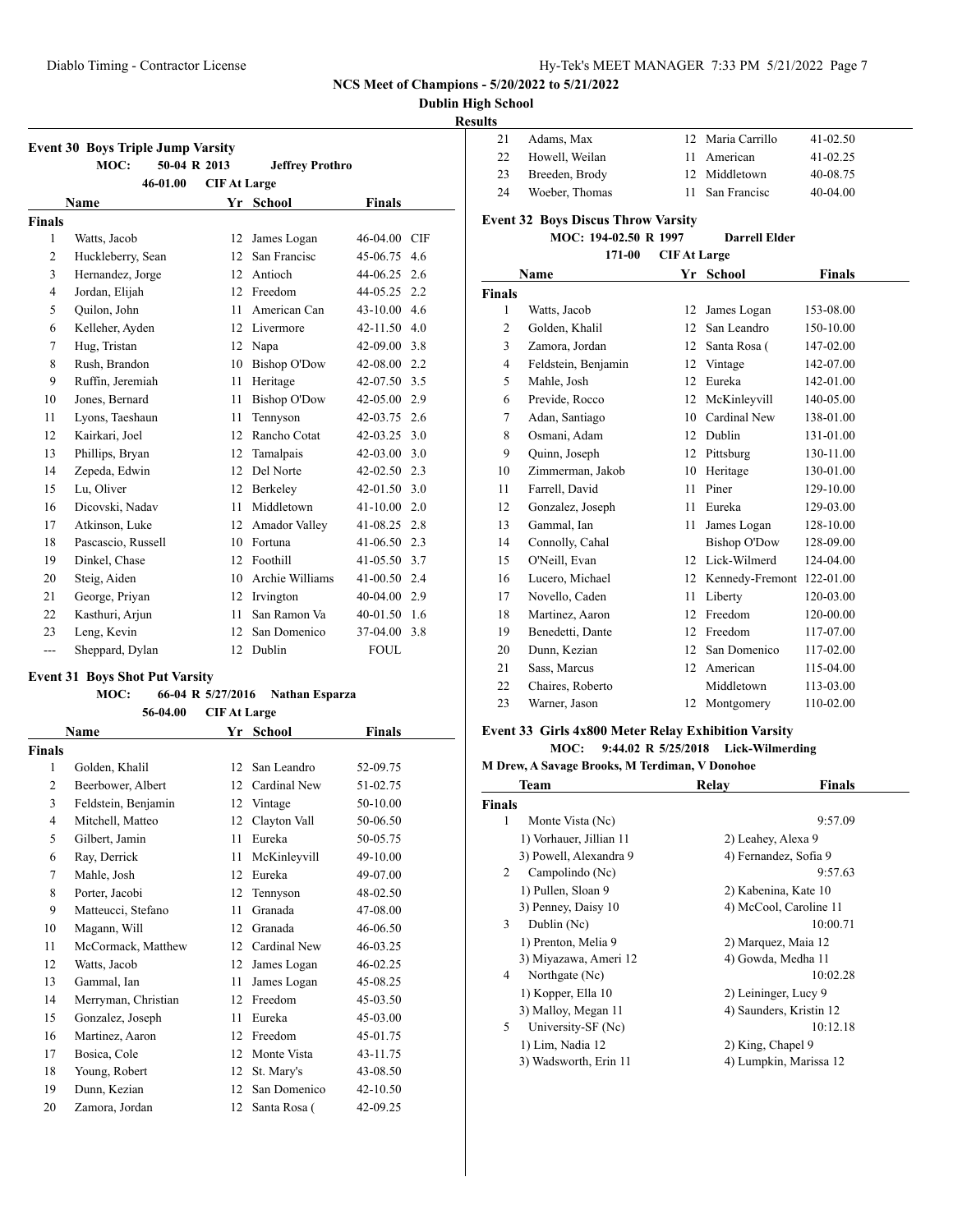### **Dublin High School**

**Results**

|    | Finals  (Event 33 Girls 4x800 Meter Relay Exhibition Varsity)<br>Team | Relay               | <b>Finals</b>           |
|----|-----------------------------------------------------------------------|---------------------|-------------------------|
| 6  | Redwood (Nc)                                                          |                     | 10:22.75                |
|    | 1) Strotz, Tawny 11                                                   | 2) Fieber, Emily 12 |                         |
|    | 3) Nogueiro, Sofia 11                                                 | 4) Stolte, Erin 10  |                         |
| 7  | Berkeley (Nc)                                                         |                     | 10:39.85                |
|    | 1) Rawles, Gavi 10                                                    | 2) Koch, Gracie 9   |                         |
|    | 3) Jay, Annabel 12                                                    | 4) Torok, Asha 10   |                         |
| 8  | Albany (Nc)                                                           |                     | 10:43.04                |
|    | 1) Dietz, Skya 11                                                     | 2) Frank, Mattea 9  |                         |
|    | 3) Duan, Xinxin 12                                                    |                     | 4) Shishima, Jordin 9   |
| 9  | Heritage (Nc)                                                         |                     | 10:44.15                |
|    | 1) Wisely, Kylie 9                                                    |                     | 2) Mendoza, Meleana 11  |
|    | 3) Linney, Lauren 10                                                  |                     | 4) Espinoza, Valeria 11 |
| 10 | Granada (Nc)                                                          |                     | 10:46.67                |
|    | 1) May, Natalie 11                                                    |                     | 2) Sauder, Kerrigan 9   |
|    | 3) Stein, Abby 9                                                      |                     | 4) Manley, Audrey 9     |
| 11 | Liberty (Nc)                                                          |                     | 10:51.24                |
|    | 1) McWilliams, Kiran 12                                               | 2) Peltz, Kelsey 9  |                         |
|    | 3) Rodriguez, Lilian 11                                               |                     | 4) Redman, Sarah 10     |
| 12 | Castro Valley (Nc)                                                    |                     | 11:07.78                |
|    | 1) Murry, Hannah 9                                                    | 2) Chen, Alyssa 10  |                         |
|    | 3) Garcia, Hailey 11                                                  | 4) Veliz, Frida 12  |                         |

# **Event 34 Boys 4x800 Meter Relay Exhibition Varsity**

**MOC: 8:02.82 R 5/26/2017 Dublin M Kang, H Lampi, C Middleton-Pearson, T Ch** 

|  |  |  |  | м капg, н lampi, с мноонетоп-rearson, 1 спартап |  |  |
|--|--|--|--|-------------------------------------------------|--|--|
|--|--|--|--|-------------------------------------------------|--|--|

|        | Team                   | Relay                | Finals                    |
|--------|------------------------|----------------------|---------------------------|
| Finals |                        |                      |                           |
| 1      | Granada (Nc)           |                      | 8:08.67                   |
|        | 1) Costello, Samuel 12 | 2) Bromley, Erik 10  |                           |
|        | 3) Hart, Luther 11     | 4) Soriano, Farin 11 |                           |
| 2      | Dublin (Nc)            |                      | 8:12.75                   |
|        | 1) Turpin, Joshua 12   |                      | 2) Santhakumar, Sharva 12 |
|        | 3) Manesh, Nathan 11   | 4) Tran, Adrian 12   |                           |
| 3      | Northgate (Nc)         |                      | 8:13.92                   |
|        | 1) Benard, Robert 10   |                      | 2) Knisley, Nicholas 10   |
|        | 3) Pierce, Gabe 12     |                      | 4) Sunbury, Aidan 12      |
| 4      | Berkeley (Nc)          |                      | 8:26.43                   |
|        | 1) Koch, Quinn 12      | 2) Small, Matteo 11  |                           |
|        | 3) Diamond, Aaron 12   | 4) Madjidi, Jalen 11 |                           |
| 5      | Tamalpais (Nc)         |                      | 8:32.11                   |
|        | 1) Dunmire, Max 10     |                      | 2) Sternfels, Thomas 12   |
|        | 3) Jackson, Soren 10   | 4) Lin, Ethan 12     |                           |
| 6      | Campolindo (Nc)        |                      | 8:35.65                   |
|        | 1) Bergren, Tyler 10   | 2) Cook, Maxson 9    |                           |
|        | 3) Thomasson, Alex 10  | 4) Webster, Blake 11 |                           |
| 7      | Redwood (Nc)           |                      | 8:37.80                   |
|        | 1) Peters, Kai 11      | 2) Tudor, Calvin 10  |                           |
|        | 3) Volpentest, Troy 12 | 4) Martin, Blake 11  |                           |
| 8      | Castro Valley (Nc)     |                      | 8:42.11                   |
|        | 1) Bull, Jacob 11      | 2) Avery, Conrad 11  |                           |
|        | 3) Chang, Lucas 10     | 4) Phulps, Logan 12  |                           |
| 9      | Antioch (Nc)           |                      | 8:50.83                   |
|        | 1) Bean, Noah 12       | 2) Jimenez, Jose 11  |                           |
|        | 3) Castro, Juan 9      | 4) Perez, Braulio 11 |                           |
|        |                        |                      |                           |

| ◡  |                              |                           |
|----|------------------------------|---------------------------|
| 10 | University-SF (Nc)           | 8:53.58                   |
|    | 1) Adair, Allister 10        | 2) Jones, Ben 9           |
|    | 3) Bijur, Jack 11            | 4) Friel, Pierce 10       |
| 11 | Alhambra (Nc)                | 9:02.32                   |
|    | 1) Hussey, Ethan 10          | 2) Searls, Nolin 12       |
|    | 3) Morales, Paolo 10         | 4) Allan, Tyler 11        |
| 12 | Acalanes (Nc)                | 9:09.09                   |
|    | 1) Dempsey-Fehling, Samuel 9 | 2) Cronin, Thomas 9       |
|    | 3) Hunt, Tyler 11            | 4) Farzan, Logan 10       |
| 13 | Liberty (Nc)                 | 9:15.48                   |
|    | 1) Nicholas, Zachary 9       | 2) Moore, Samuel 12       |
|    | 3) Fuentes, Oswaldo 9        | 4) Baptista, Dylan 11     |
| 14 | Montgomery (Nc)              | 9:53.15                   |
|    | 1) Brusco, Austin 9          | 2) Lacefield, Jonathan 11 |
|    | 3) Morthole, Lucas 12        | 4) Azevedo, Max 10        |
|    |                              |                           |

### **Event 35 Girls 100 Meter Dash Unified Varsity**

|               | Name                       |    | Yr School   | <b>Finals</b>      |
|---------------|----------------------------|----|-------------|--------------------|
| <b>Finals</b> |                            |    |             |                    |
| 1             | Okwudiafor Johnson, Rachel |    | 11 Dublin   | 27.36 0.8          |
| 1             | Williams, Nyla             | 10 | Dublin      | 27.36 0.8          |
| 2             | Cordova, Cathy             | 10 | Pittsburg   | J30.78 0.8         |
| 2             | Moore, Nikyla              | 11 | Pittsburg   | J30.78 0.8         |
| 3             | Boyle, Chloe               |    | 10 Acalanes | $J36.01 \quad 0.8$ |
| 3             | Dodge, Ainsley             | 9  | Acalanes    | $J36.01 \quad 0.8$ |
| 4             | Sutherland, Charlotte      | 9  | Acalanes    | J38.42 0.8         |
| 4             | DeCredico, Alyvia          | 9  | Acalanes    | J38.42 0.8         |

### **Event 36 Boys 100 Meter Dash Unified Varsity**

|                | Name                                            | Yr | <b>School</b> | Finals     |            |
|----------------|-------------------------------------------------|----|---------------|------------|------------|
| Finals         |                                                 |    |               |            |            |
| 1              | Moore, Adam                                     | 12 | Dublin        | 23.32 2.1  |            |
| 1              | Oliver, Tristan                                 | 12 | Dublin        | 23.32 2.1  |            |
| $\overline{c}$ | Glidden, Kavin                                  | 11 | Dublin        | J24.23     | 2.1        |
| $\overline{2}$ | Thomas, Benjamin                                | 11 | Dublin        | J24.23 2.1 |            |
| 3              | Kwan, Seth                                      | 11 | Dublin        | J24.80     | 2.1        |
| 3              | Nelson, Jayvin                                  | 10 | Dublin        | J24.80 2.1 |            |
| $\overline{4}$ | De Rosas, Miguel                                | 12 | Pittsburg     | J25.47 2.1 |            |
| $\overline{4}$ | Appiah, Akwasi                                  | 12 | Pittsburg     | J25.47     | 2.1        |
| 5              | Cervantes, Alejandro                            | 10 | Heritage      | J25.85     | 3.1        |
| 5              | Washington, Dinari                              | 12 | Heritage      | J25.85     | 3.1        |
| 6              | Taneja, Avi                                     | 11 | Dublin        | J29.35     | 3.1        |
| 6              | Perez, Ethan                                    | 11 | Dublin        | J29.35 3.1 |            |
| 7              | Krantzman, Drew                                 | 10 | Acalanes      | J33.94 3.6 |            |
| 7              | Balmat, Michael                                 | 11 | Acalanes      | J33.94 3.6 |            |
| 8              | Mcgadney, Marcus                                | 10 | Acalanes      | J40.27 NWI |            |
| 8              | Clark, Miles                                    | 10 | Acalanes      | J40.27     | <b>NWI</b> |
|                | Granthem, Weston                                | 11 | St. Helena    | DQ 3.1     |            |
| ---            | Lehman, Stefan                                  | 9  | St. Helena    | DQ         | 3.1        |
|                | <b>Event 37 Girls Long Jump Unified Varsity</b> |    |               |            |            |
|                | Name                                            |    | Vr School     | Finale     |            |

|               | гуаше             | тг эсноог    | г шагу        |  |
|---------------|-------------------|--------------|---------------|--|
| <b>Finals</b> |                   |              |               |  |
|               | Ramirez, Brenda   | 10 Pittsburg | J19-07.75 NWI |  |
| 1             | Moore, Nikyla     | 11 Pittsburg | J19-07.75 NWI |  |
| 2             | DeCredico, Alyvia | 9 Acalanes   | J19-05.00 NWI |  |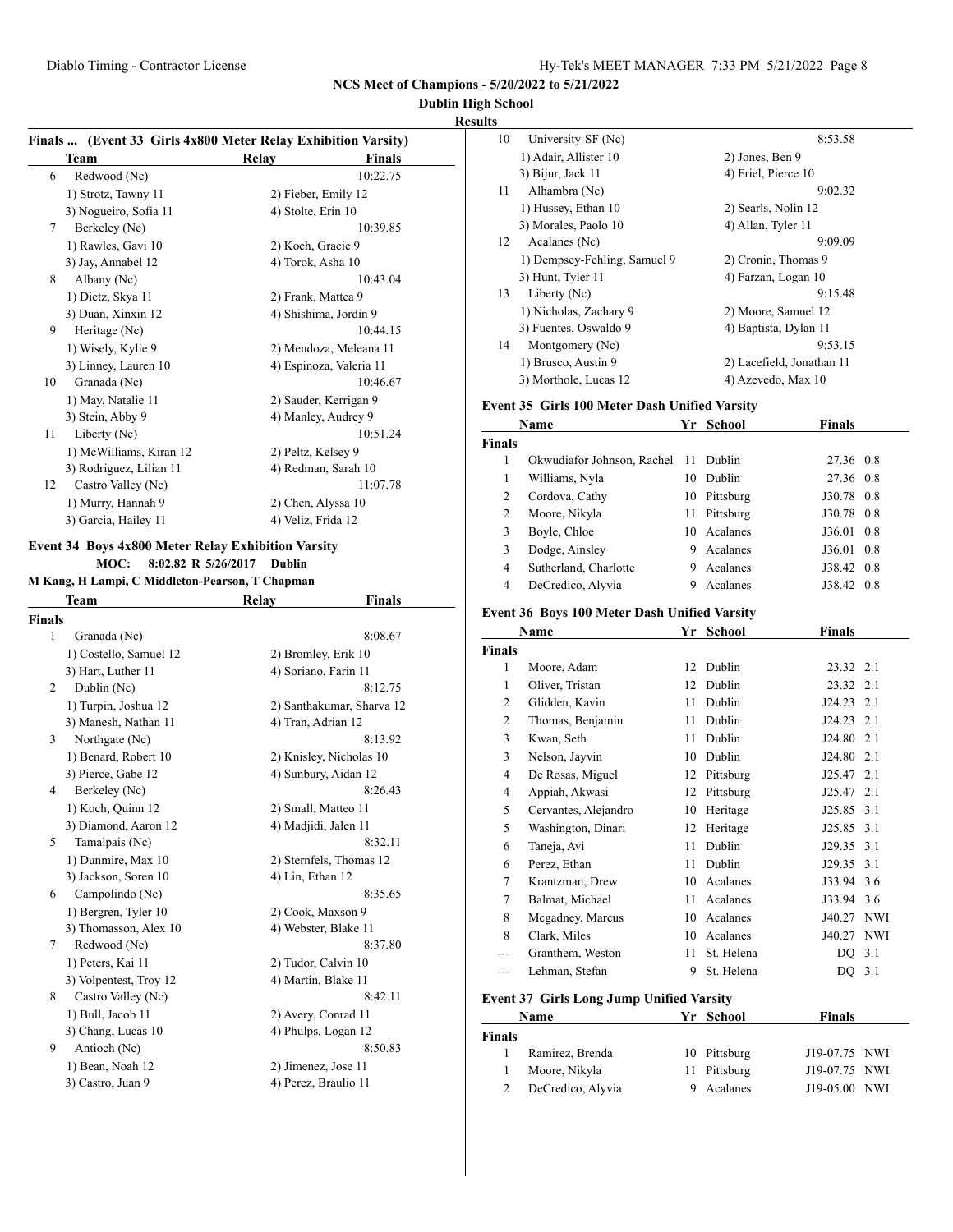#### Diablo Timing - Contractor License Hy-Tek's MEET MANAGER 7:33 PM 5/21/2022 Page 9

**NCS Meet of Champions - 5/20/2022 to 5/21/2022**

**Dublin High School**

#### **Results**

| Finals  (Event 37 Girls Long Jump Unified Varsity) |                   |    |           |               |  |  |  |
|----------------------------------------------------|-------------------|----|-----------|---------------|--|--|--|
|                                                    | <b>Name</b>       |    | Yr School | <b>Finals</b> |  |  |  |
| 2                                                  | Walton, Apollonia | 11 | Acalanes  | J19-05.00 NWI |  |  |  |
| 3                                                  | Russo, Elena      | 9  | Acalanes  | J15-02.50 NWI |  |  |  |
| 3                                                  | Dodge, Ainsley    | 9  | Acalanes  | J15-02.50 NWI |  |  |  |
| <b>Event 38 Boys Long Jump Unified Varsity</b>     |                   |    |           |               |  |  |  |
|                                                    | <b>Name</b>       |    | Yr School | <b>Finals</b> |  |  |  |
| <b>Finals</b>                                      |                   |    |           |               |  |  |  |
| 1                                                  | Perez, Ethan      | 11 | Dublin    | 36-02.50 NWI  |  |  |  |
| 1                                                  | Moore, Adam       | 12 | Dublin    | 36-02.50 NWI  |  |  |  |
| 2                                                  | Thomas, Benjamin  | 11 | Dublin    | J35-09.75 NWI |  |  |  |
| 2                                                  | Chiu, Preston     | 10 | Dublin    | J35-09.75 NWI |  |  |  |
| 3                                                  | Kwan, Seth        | 11 | Dublin    | J33-11.50 NWI |  |  |  |
| 3                                                  | Nelson, Jayvin    | 10 | Dublin    | J33-11.50 NWI |  |  |  |

 De Rosas, Miguel 12 Pittsburg J33-01.50 NWI Appiah, Akwasi 12 Pittsburg J33-01.50 NWI Taneja, Avi 11 Dublin J30-11.50 NWI Gray, Xavier 12 Dublin J30-11.50 NWI Cervantes, Alejandro 10 Heritage J29-04.25 NWI Rubick, Anthony 12 Heritage J29-04.25 NWI Granthem, Weston 11 St. Helena J25-01.25 NWI Lehman, Stefan 9 St. Helena J25-01.25 NWI Krantzman, Drew 10 Acalanes J19-01.00 NWI Balmat, Michael 11 Acalanes J19-01.00 NWI --- Moessing, Daniel 12 Maria Carrillo DQ NWI --- Tran, Nate 9 Maria Carrillo DQ NWI

|     | 30) Healdsburg (NC)      |   |
|-----|--------------------------|---|
|     | 30) Marin Catholic (NC)  |   |
|     | 30) American Canyon (NC) | 4 |
|     | 30) Moreau Catholic (NC) |   |
| 30) | Benicia (NC)             |   |
|     | 30) Washington (NC)      | 4 |
|     | 30) College Park (NC)    |   |
| 30) | Sonoma Academy (NC)      | 4 |
| 30) | Bishop ODowd (NC)        |   |
| 40) | Santa Rosa (NC)          |   |

|     | Women - Varsity - Team Rankings - 18 Events Scored |    |
|-----|----------------------------------------------------|----|
| 1)  | Campolindo (NC)                                    | 57 |
| 2)  | Dublin (NC)                                        | 46 |
| 3)  | Acalanes (NC)                                      | 40 |
| 4)  | Deer Valley (NC)                                   | 30 |
| 5)  | West County (NC)                                   | 26 |
| 6)  | California (NC)                                    | 24 |
| 6)  | Foothill Pleasanton (NC)                           | 24 |
| 8)  | Tamalpais (NC)                                     | 20 |
| 9)  | St. Marys (NC)                                     | 19 |
| 10) | Pittsburg (NC)                                     | 18 |
| 10) | Clayton Valley (NC)                                | 18 |
| 10) | Albany (NC)                                        | 18 |
| 13) | Maria Carrillo (NC)                                | 16 |
| 14) | Montgomery (NC)                                    | 13 |
| 15) | San Ramon Valley (NC)                              | 12 |
| 16) | Branson (NC)                                       | 10 |
| 16) | Castro Valley (NC)                                 | 10 |
| 16) | Berkeley (NC)                                      | 10 |
| 19) | Dougherty Valley (NC)                              | 8  |
| 19) | Miramonte (NC)                                     | 8  |
| 19) | Heritage (NC)                                      | 8  |
| 19) | Justin-Siena (NC)                                  | 8  |
| 19) | El Cerrito (NC)                                    | 8  |
| 19) | Antioch (NC)                                       | 8  |
| 25) | Monte Vista (NC)                                   | 7  |
| 26) | Alhambra (NC)                                      | 6  |
| 26) | Piedmont (NC)                                      | 6  |
| 26) | International (NC)                                 | 6  |
| 29) | San Leandro (NC)                                   | 5  |
| 30) | McKinleyville (NC)                                 | 4  |